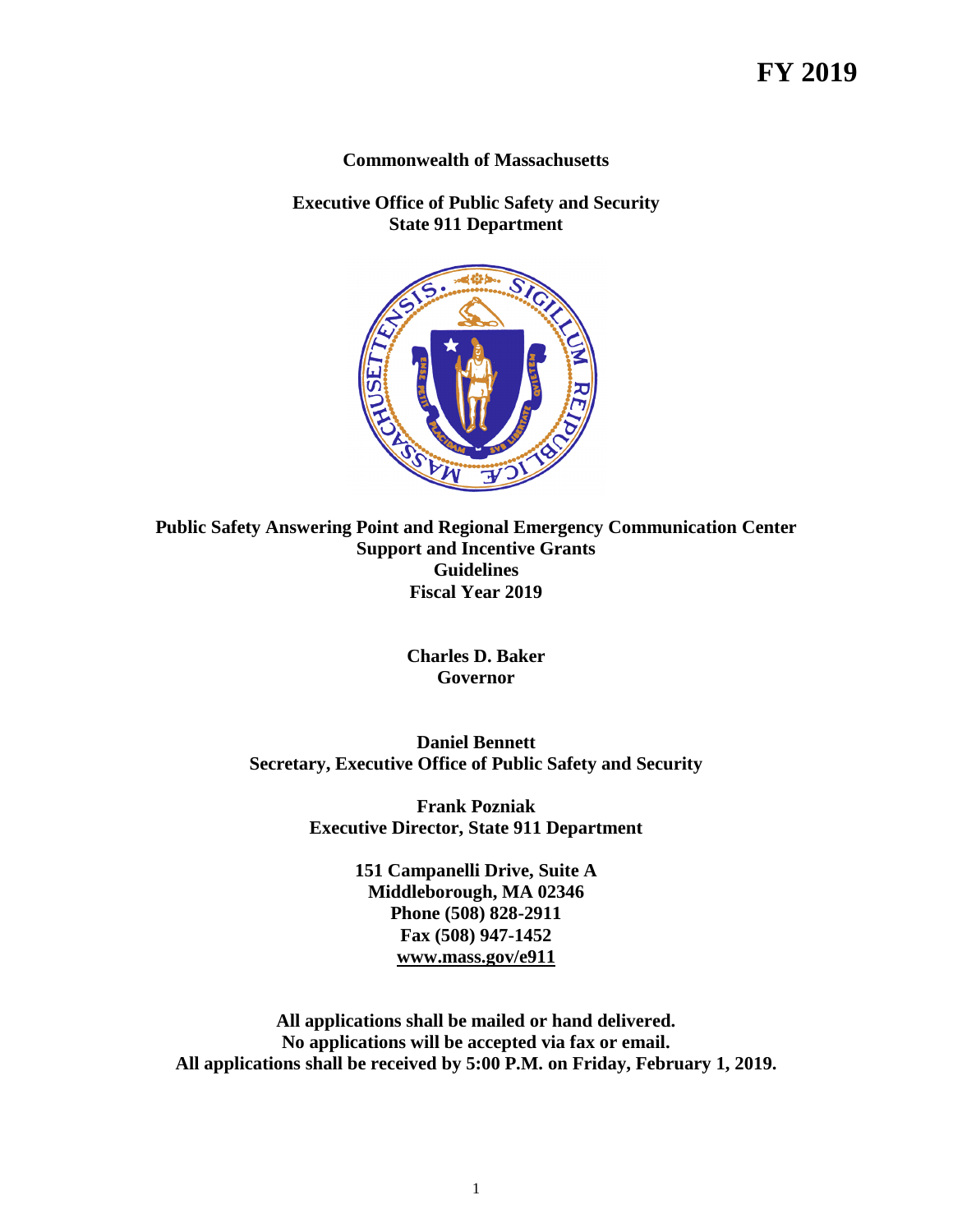## **WHAT'S NEW** for the Fiscal Year 2019 State 911 Department PSAP and RECC Support and Incentive Grants

- Application deadline of February 1, 2019 (pp. 1, 12).
- Reimbursement requests should be submitted within two (2) months of the contract end date (pp. 3, 14, 15).
- $\bullet$  \$ 24,156,591 allocated to grant for Fiscal Year 2019 (p. 6).
- Call Volume Year 2017 is used. Grantees that would be impacted by a decrease in call volume will receive the allocation equivalent to their Fiscal Year 2018 award (p. 6).
- Extensions may be granted for up to ninety  $(90)$  days from the end of the contract period  $(p. 11)$ .
- Extension requests shall be submitted by March 29, 2019 (p. 11).
- Budgets (current and previous fiscal year) and organizational charts to be submitted by regional PSAPs and RECCs and by other applicants upon request. Regional PSAPs and RECCs shall also provide a current inter-municipal agreement (p. 12).
- Grantees are expected to provide MassGIS with updated standardized parcel mapping and timely notification of new or changed addresses (p. 13).
- Inclusion of language granting the State 911 Department the authority to seek reimbursement of Grant funding (including from non-Grantees) if the Grantee withdraws from a regional project (p. 14).
- Year end budget modifications shall be submitted by March 29, 2019 (p. 15).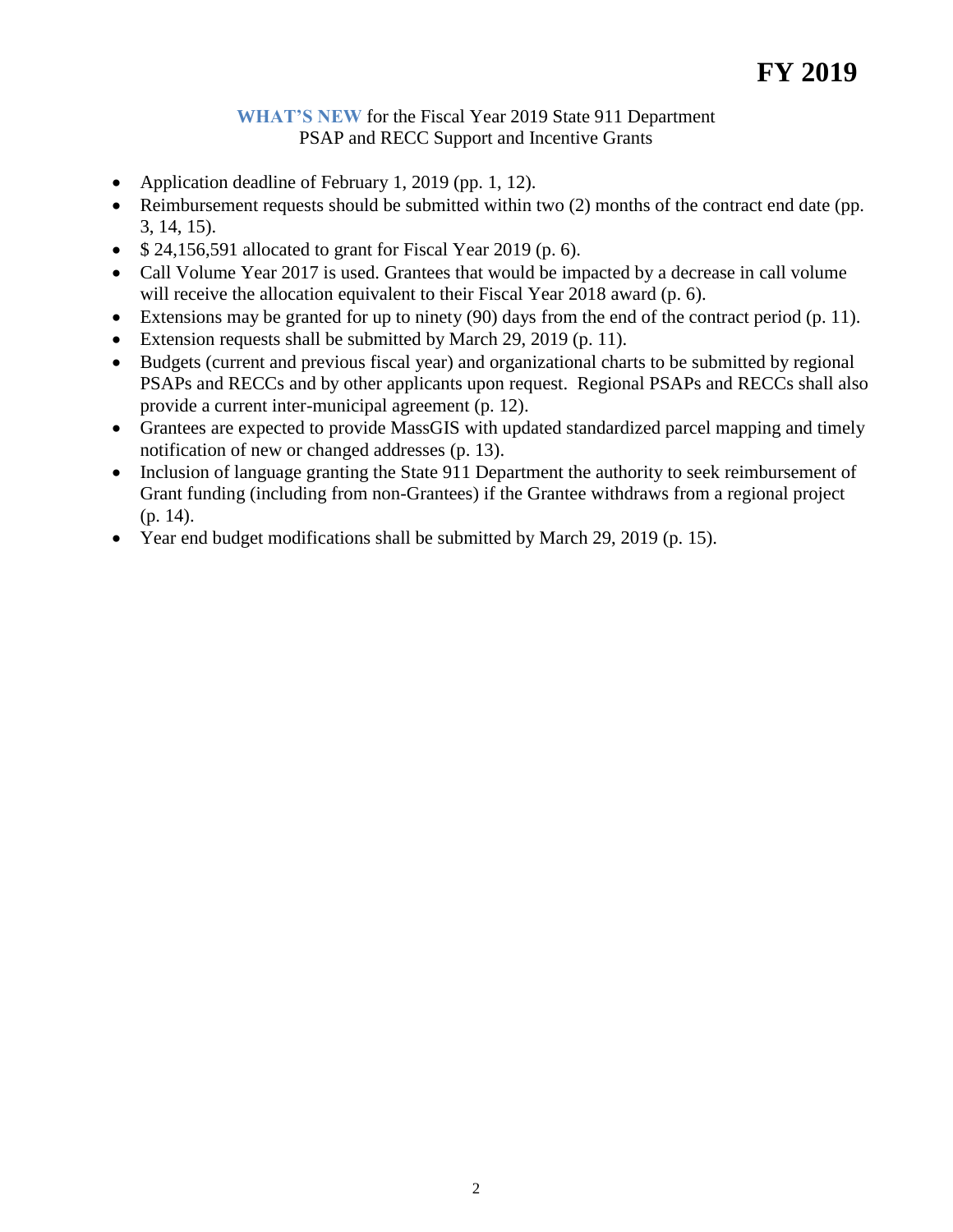## **I. Introduction**

Governor Charles D. Baker, Secretary, Executive Office of Public Safety and Security Daniel Bennett, and Executive Director of the State 911 Department Frank Pozniak are pleased to announce the availability of funding for the State 911 Department Public Safety Answering Point and Regional Emergency Communication Center Support and Incentive Grant Programs.

The State 911 Department is a department within the Executive Office of Public Safety and Security and is responsible for administering the State 911 Department Public Safety Answering Point and Regional Emergency Communication Center Support and Incentive Grant Programs. The Department invites eligible entities to submit applications for grant funds under the State 911 Department Public Safety Answering Point and Regional Emergency Communication Center Support and Incentive Grant programs. All information needed to apply, including program guidelines, is contained in these guidelines and application package.

The following guidelines have been developed for the State 911 Department Public Safety Answering Point and Regional Emergency Communication Center Support and Incentive Grants and are applicable for Fiscal Year 2019.

### **The guidelines and funding levels will be reviewed annually by the State 911 Department and are subject to change, with State 911 Commission approval, with each funding cycle.**

The Fiscal Year 2019 Grant will begin on July 1, 2018 and run through June 30, 2019. The "Effective Date" of the individual awards shall be determined in accordance with the Commonwealth Terms and Conditions. **Except as expressly authorized herein, there shall be no reimbursement for costs incurred prior to the Effective Date of the Contract and all goods and services SHALL be received on or before June 30, 2019**. The State 911 Department is unable to guarantee funding for reimbursement requests received more than two (2) months after the close of the fiscal year under which costs were incurred.

#### **II. Definitions**

Throughout this document and related application, the following words shall, unless the context clearly requires otherwise, have the following meanings:

Commission: the State 911 Commission.

Commonwealth: the Commonwealth of Massachusetts.

Computer Aided Dispatch or CAD: a computer-based system intended to increase the efficiency and accuracy of public safety call handling and dispatching.

Coordination: assignment or request for assignment of police, fire, emergency medical resources or any combination thereof, from multiple jurisdictions to a specific incident or incidents.

Customer Premises Equipment or CPE: enhanced 911 call processing equipment located at a PSAP.

Department: the State 911 Department.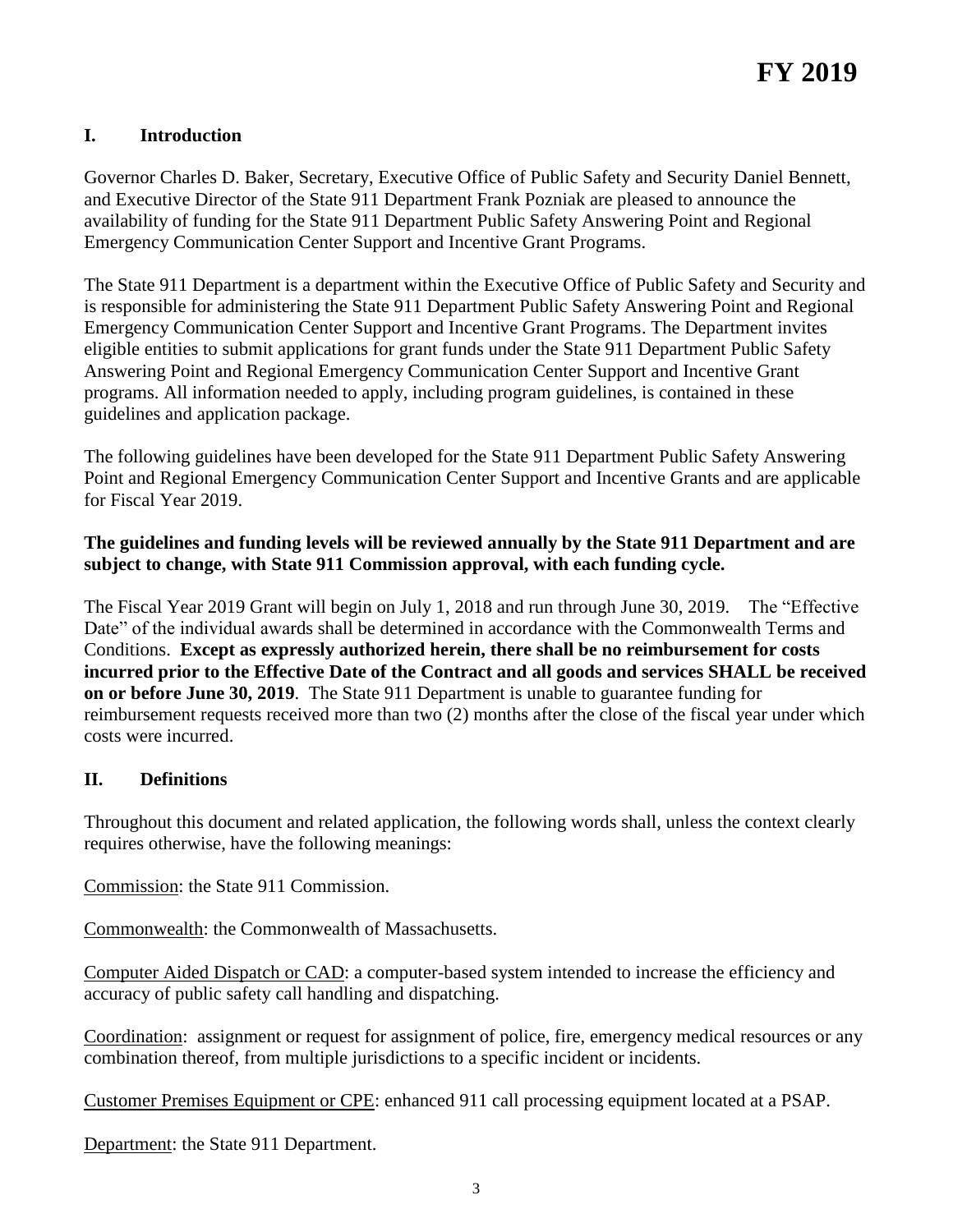Dispatch: upon receipt of a telephone, radio, alarm signal or other request for emergency services, provide a decision as to the proper action to be taken and directly select, identify and assign a specific police, fire, emergency medical resource or resources, or any combination thereof to respond to such request for service.

Enhanced 911 Fund: the fund established under M.G.L. c. 10, section 35JJ.

Enhanced 911 Service: a service consisting of communication network, database and equipment features provided for subscribers or end users of communication services enabling such subscribers or end users to reach a PSAP by dialing the digits 911, or by other means approved by the department, that directs calls to the appropriate PSAPs based on selective routing and provides the capability for automatic number identification and automatic location identification.

Enhanced 911 Telecommunicator: individual who acts in the capacity of an enhanced 911 call taker.

Electrostatic Discharge or ESD: sudden and momentary electric current that flows between two objects that are at different electrical potentials.

Executive Director: the executive director of the State 911 Department.

Governmental Body: a state board, committee, special committee, subcommittee or commission, however created or constituted within the executive or legislative branch of the commonwealth or the governing board or body of any authority established by the general court to serve a public purpose in the commonwealth or any part thereof; a board, commission, committee or subcommittee of any district, city, region or town, however elected, appointed or otherwise constituted, and the governing board of a local housing, redevelopment or similar authority, provided that such entity currently operates a PSAP or RECC or seeks approval from the Department to operate a PSAP or RECC.

Grantee: an eligible applicant that has contracted with the State 911 Department to receive funds under the State 911 Department Public Safety Answering Point and Regional Emergency Communication Center Support and Incentive Grant Programs. Only governmental bodies and municipalities are eligible to be grantees.

Jurisdiction: A municipality, the Massachusetts Development Finance Agency, or any other agency or entity established by legislation to carry out similar municipal purposes and powers as the Massachusetts Development Finance Agency.

Limited Secondary PSAP: a PSAP equipped, at a minimum, with automatic number identification and automatic location identification display or printout capability. It receives 911 calls only if transferred from the primary PSAP. Data sent to a limited secondary PSAP cannot be re-routed to another location and may not necessarily be transmitted simultaneously with the voice call.

Municipality: Any city or town within the Commonwealth.

Primary PSAP: a PSAP equipped with automatic number identification and automatic location identification displays, and is the first point of reception of a 911 call. It serves the municipality in which it is located.

Private Safety Department: an entity, except for a municipality or public safety department that provides emergency police, fire, ambulance or medical services.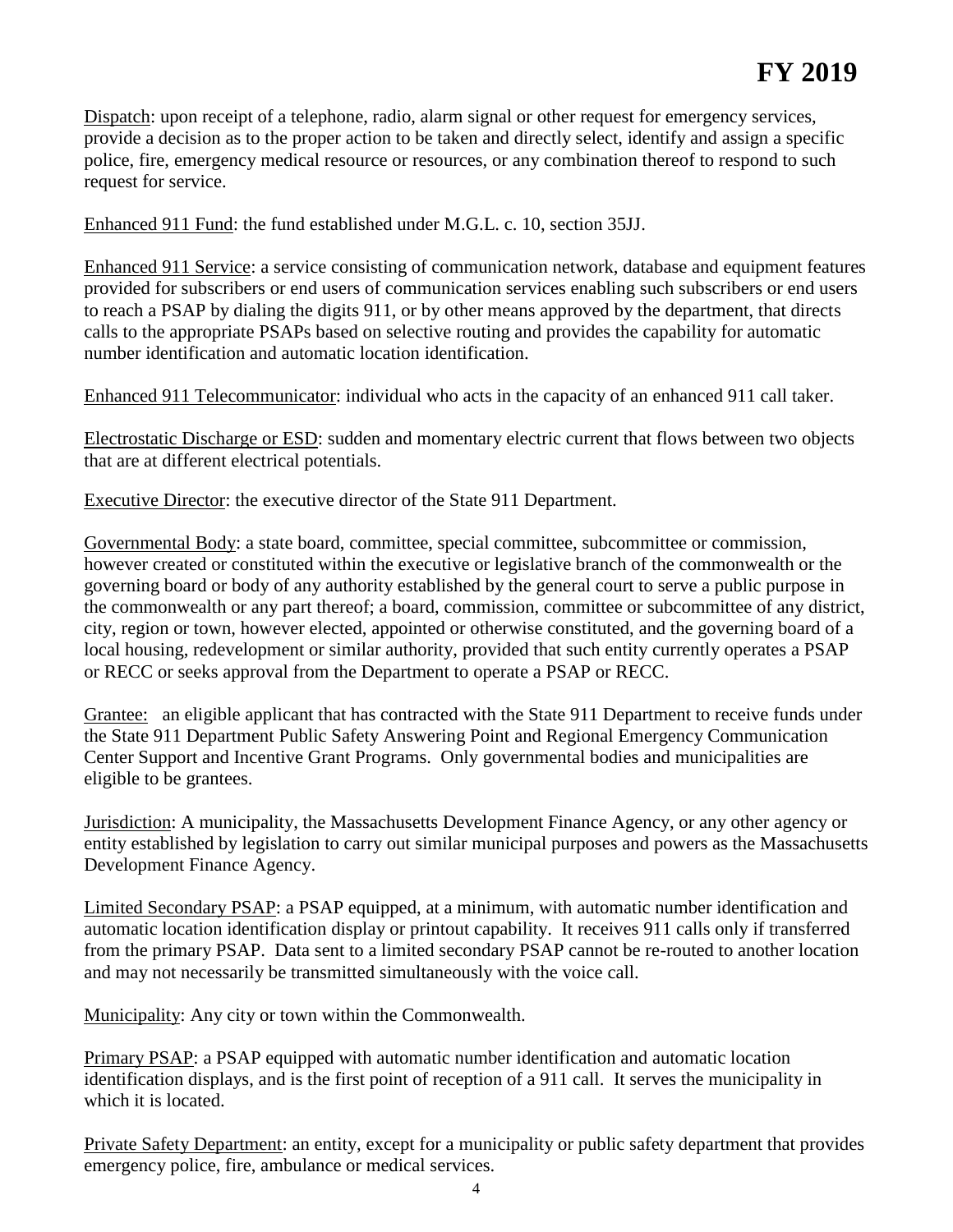Program: the State 911 Department Public Safety Answering Point and Regional Emergency Communication Center Support and Incentive Grants Program.

Public Safety Answering Point or PSAP: a facility assigned the responsibility of receiving 911 calls, and as appropriate, directly dispatching emergency response services or transferring or relaying emergency 911 calls to other public or private safety agencies or other PSAPs.

Public Safety Department: a functional division of a municipality or a state that provides firefighting, law enforcement, ambulance, medical or other emergency services.

Radio Console: the control panel or interface comprised of hardware, including common control hardware, and software components used to monitor, control, and integrate multiple public safety radios or radio systems by a dispatcher in a PSAP using a common microphone, speaker and user interface. This does not include any radio system components.

Radio Systems: base station, portable and mobile radios and related components, including but not limited to, antennas, antenna towers, amplifiers, receivers, and repeaters.

Regional Dispatch: providing dispatch services for two or more public safety departments that serve two or more jurisdictions.

Regional Emergency Communication Center or RECC: a facility operated by or on behalf of 2 or more municipalities or governmental bodies, or combination thereof, as approved by the Department, that enter into an agreement for the establishment and provision of regional dispatch and coordination of emergency services for all such municipalities or governmental bodies including, but not limited to, a regional PSAP that provides enhanced 911 service and police, fire protection, and emergency medical services dispatch, including services provided by a private safety department. The regional PSAP portion of the center shall be equipped with automatic number identification and automatic location identification displays, as approved by the department, and is the first point of reception of a 911 call.

Regional PSAP: a PSAP operated by or on behalf of 2 or more municipalities or governmental bodies, or combination thereof, approved by the Department, for the operation of enhanced 911call taking and call transfer activities. A regional PSAP may also be engaged in, by agreement, the dispatching or control of public safety resources serving some or all of the municipalities or governmental bodies that comprise the regional PSAP, including where services are provided by a private safety department. If the regional PSAP serves all such municipalities or governmental bodies for the operation of enhanced 911 call taking and call transfer activities and dispatch services including where some dispatch services are provided by a private safety department, it shall be considered a regional emergency communication center. The regional PSAP shall be equipped with automatic number identification and automatic location identification displays, as approved by the department, and is the first point of reception of a 911 call.

Regional Secondary PSAP: a facility operated by or on behalf of 3 or more municipalities or governmental bodies, or a combination thereof, approved by the Department, that enter into an agreement for the establishment and provision of regional dispatch and coordination of either police, fire protection or emergency medical services, or any combination thereof. A regional secondary PSAP is equipped with automatic number identification and automatic location identification displays. It receives 911 calls only when transferred from a primary or regional PSAP or on an alternative routing basis when calls cannot be completed to the primary or regional PSAP.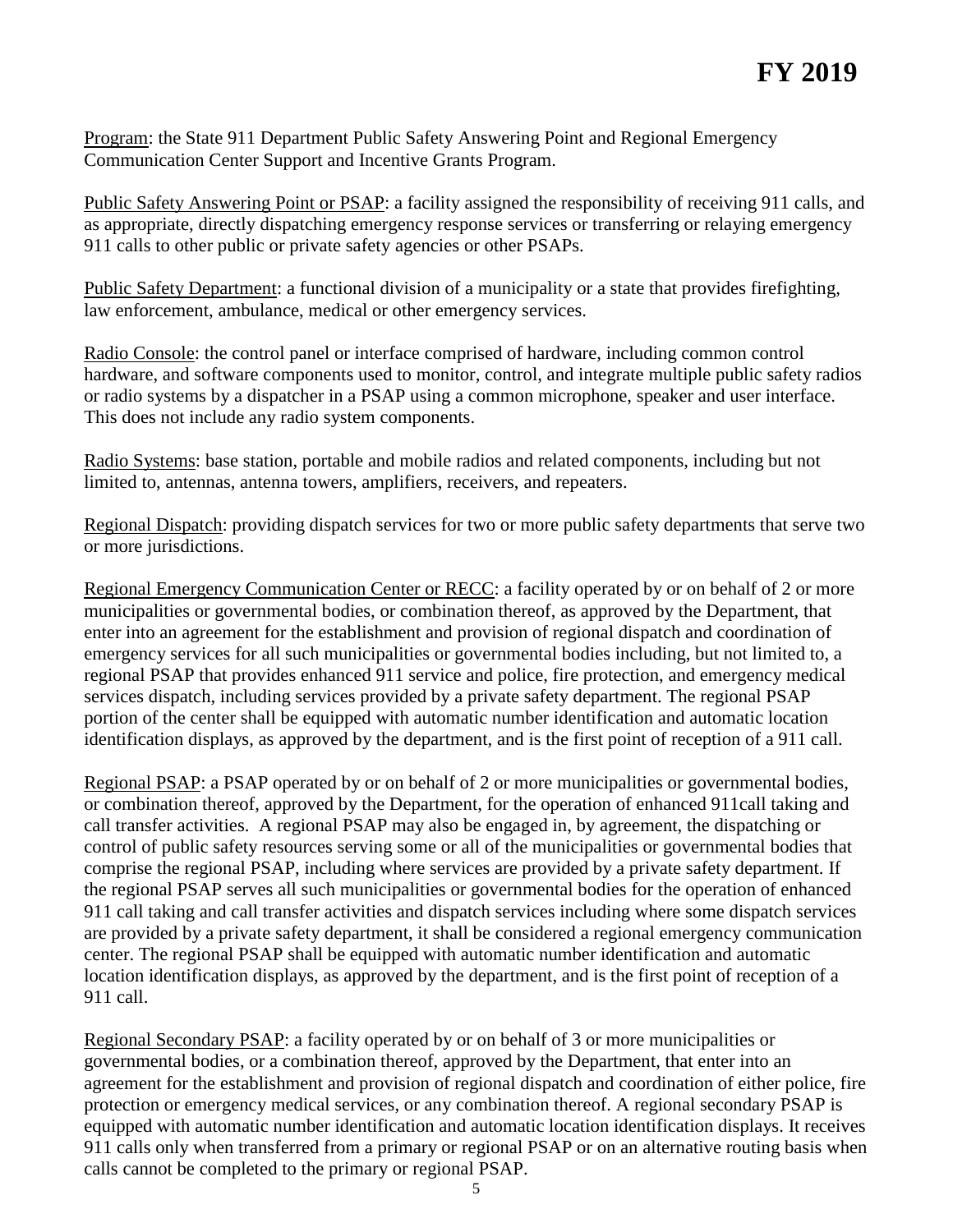Ringing PSAP: a PSAP equipped for receipt of voice communications only, and may not operate 24 hours each day. It receives 911 calls that are transferred from the primary PSAP.

Salary: compensation paid to full-time and part-time employees to include straight time, overtime, contract differentials, sick, vacation, and personal leave; associated fringe benefits and/or indirect costs as applied by a municipality or the Commonwealth. Salary does not include contractual reimbursements prior to the contract effective date, lump sum payments (e.g., lump sum educational incentive payments, longevity payments, etc.), buy-outs and/or extended sick, extended vacation, or extended personal leave.

Secondary PSAP: a PSAP equipped with ANI and ALI displays. It receives 911 calls only when they are transferred from the primary PSAP or on an alternative routing basis when calls cannot be completed to the primary PSAP.

Wireless State Police PSAP: a state police facility assigned the responsibility of primarily or entirely receiving wireless 911 calls and, as appropriate, directly dispatching emergency response services or transferring or relaying emergency 911 calls to other public or private safety departments or other PSAPs.

Wireline Enhanced 911 Service: service provided by a wireline carrier that connects a subscriber dialing or entering the digits 911 to a PSAP.

## **III. Eligibility**

 $\overline{a}$ 

#### **A. Support Grant**

Primary PSAPs, regional PSAPs, regional secondary PSAPs, and RECCs are eligible to participate in the Program and are eligible to receive support grant funding.

For Fiscal Year 2019, \$24,156,591 of the total surcharge revenues of the previous fiscal year shall be allocated to the support grant awards.

Support grant awards shall be disbursed according to a formula that weighs both 911 call volume and population served. $<sup>1</sup>$ </sup>

Primary PSAPs that accept wireless 911 calls directly shall receive additional support grant funding as follows: 2

| <b>Population Served</b> | <b>Funding Amount</b> |
|--------------------------|-----------------------|
| $0-25,000$               | \$12,500              |
| 25,001-50,000            | \$25,000              |
| 50,001-100,000           | \$50,000              |
| $100,001$ or greater     | \$75,000              |

<sup>&</sup>lt;sup>1</sup> 2017 Call Volume and 2010 U.S. Census will be utilized for Fiscal Year 2019. For Fiscal Year 2019, awards will be adjusted so that awardees impacted by a decrease in call volume will receive the allocation equivalent to their Fiscal Year 2018 award.

<sup>&</sup>lt;sup>2</sup> The primary PSAP shall accept wireless 911 calls for all communities served.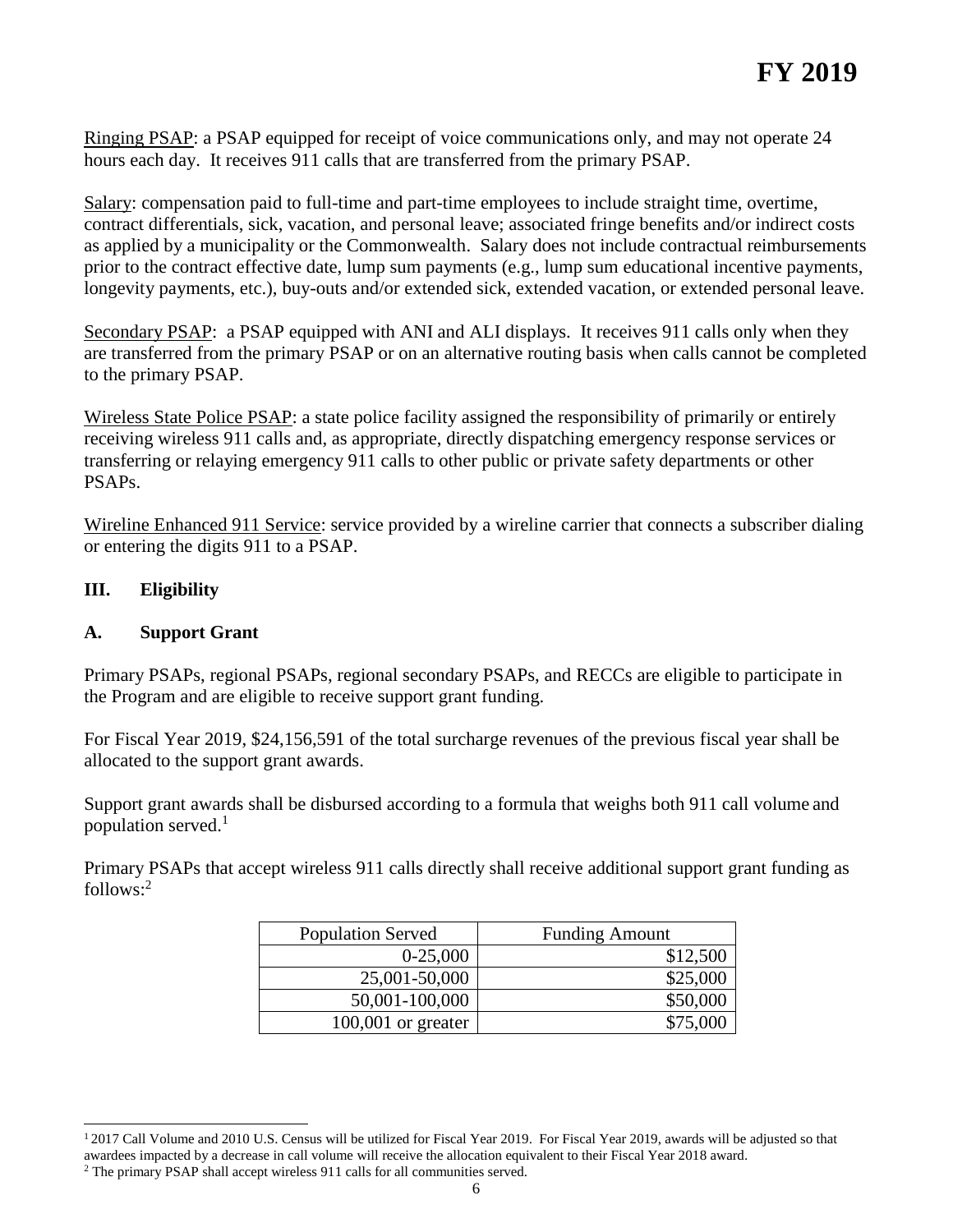Existing regional PSAPs and RECCs that accept wireless 911 calls directly shall receive additional support grant funding as follows<sup>3</sup>:

| <b>Population Served</b> | <b>Funding Amount</b> |
|--------------------------|-----------------------|
| $0-25,000$               | \$25,000              |
| 25,001-50,000            | \$50,000              |
| 50,001-100,000           | \$100,000             |
| $100,001$ or greater     | \$150,000             |

A complete listing of eligible award amounts by PSAP can be found in Appendix A- Award Amounts by PSAP.

### **B. Incentive Grant**

In addition to amounts allocated as part of the above support grant, existing regional PSAPs and RECCs are eligible to receive additional incentive grant funding through the Program based on the following allocation formula:

- i) for regional PSAPs serving 2 municipalities, .75 of 1 percent of the total surcharge revenues of the previous fiscal year;
- ii) for regional PSAPs serving 3 to 9 municipalities, a minimum of 1 percent of the total surcharge revenues of the previous fiscal year;
- iii) for regional PSAPs serving 10 or more municipalities, 1½ percent of the total surcharge revenues of the previous fiscal year; and
- iv) for regional emergency communication centers, 7 per cent of the total surcharge revenues of the previous fiscal year.

Funds shall be disbursed according to a formula that weighs both 911 call volume and population served.<sup>1</sup> A listing of the allocations available under the incentive grant by category i to iv above can be found in Appendix A- Award Amounts by PSAP.

Existing regional PSAPs and RECCs that expand by adding at least one (1) additional PSAP shall be eligible to apply for funds to be allocated based on the population formula set forth in the chart below. Such additional grant funding shall be, for each PSAP that is added to the applicant or after January 1, 2015, the greater of: the amount that would otherwise have been allocated to the applicant for the fiscal year, pro-rated to allow for funding for the remainder of the grant cycle, for the addition of the PSAP(s), or the dollar amount set forth in the chart below.

| Increase in Population Served <sup>4</sup> | Funding Amount/ | Funding Amount/       |  |
|--------------------------------------------|-----------------|-----------------------|--|
| (per PSAP added)                           | <b>RECCs</b>    | <b>Regional PSAPs</b> |  |
| $0-25,000$                                 | \$25,000        | \$12,500              |  |
| 25,001-50,000                              | \$50,000        | \$25,000              |  |
| 50,001-100,000                             | \$75,000        | \$37,500              |  |
| $100,001$ or greater                       | \$100,000       | \$50,000              |  |

l 3 The RECC/regional PSAP shall accept wireless 911 calls for all communities served.

<sup>4</sup> 2010 U.S. Census will be utilized.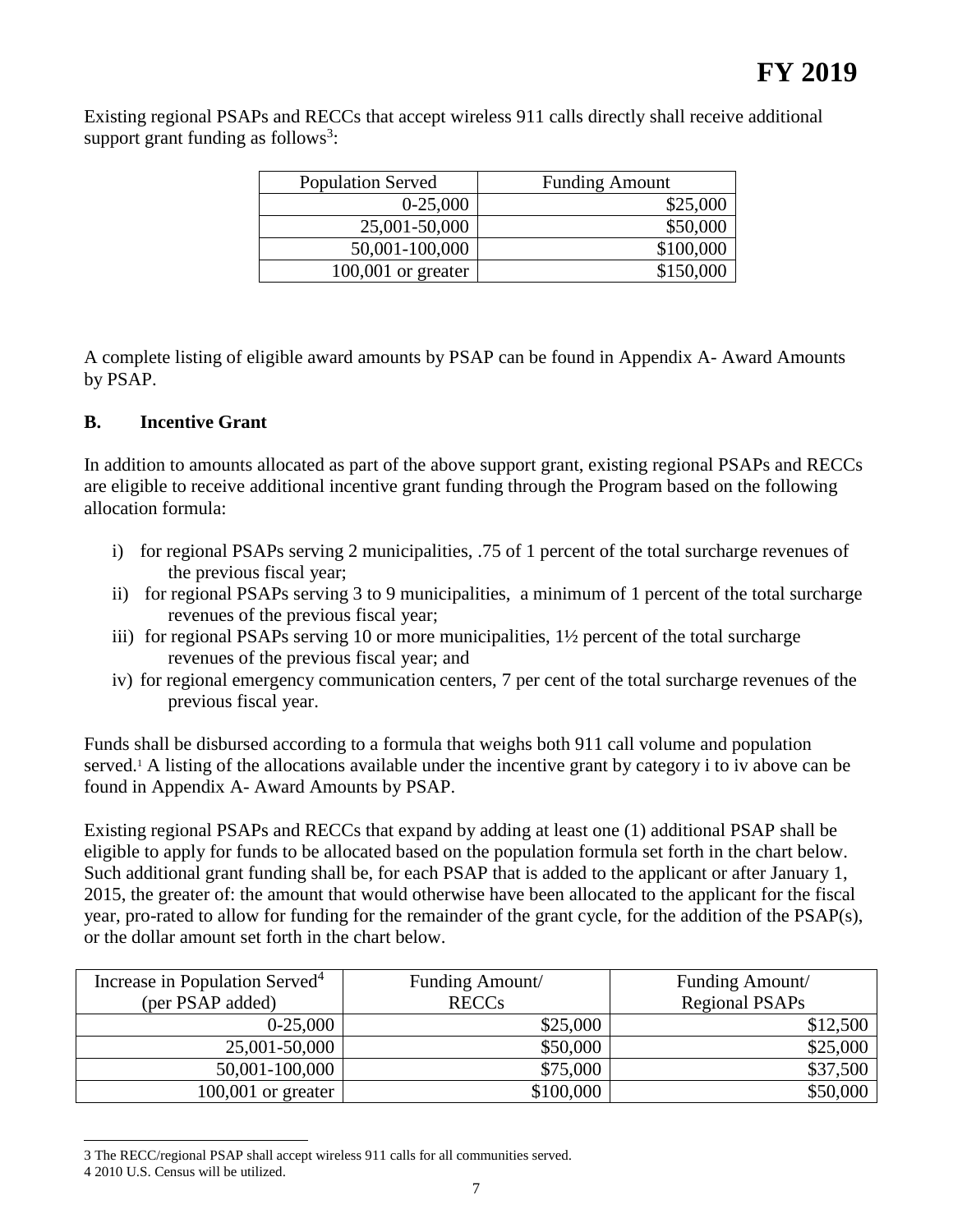The percentages in clauses i to iv, inclusive, and the percentages of the total amounts allocated to each grantee eligible within such clauses i through iv may be adjusted by the State 911 Commission to ensure a proper allocation of incentive funds as more regional PSAPs and RECCs are added.

The amount allocated to a grantee or grantees under the Support and/or Incentive Grants may be adjusted or capped. In addition, should the status and/or dynamic of a primary PSAP, regional PSAP, RECC or regional secondary PSAP change during this funding cycle, the State 911 Department may take the following actions:

- Should a primary PSAP, regional PSAP, RECC, or regional secondary PSAP cease to exist, said PSAP will no longer be eligible for funding under the Support and/or Incentive Grants. The contract shall be terminated immediately;
- Should a primary PSAP, regional PSAP, RECC, or regional secondary PSAP increase its capacity through consolidation with another PSAP(s) or accepting wireless 911 calls directly, the State 911 Department will re-calculate the eligible award amount taking into account the increased population and call volume and, if applicable, the charts above, or an amount determined by the State 911 Department. This new allocation would then be off-set by the funding already received and the difference would be pro-rated to allow for funding for the balance of the grant cycle.
- The State 911 Department may limit allowable expenses and/or approved categories of expenses for a PSAP that is regionalizing.

## **IV. Purpose**

Funding for the State 911 Department Public Safety Answering Point and Regional Emergency Communication Center Support and Incentive Grants comes from a portion of revenues received pursuant to M.G.L. Chapter 6A, Section 18H. The purpose of the State 911 Department Public Safety Answering Point and Regional Emergency Communication Center Support and Incentive Grants is to assist PSAPs and RECCs in providing enhanced 911 service and to encourage the development of regional PSAPs, regional secondary PSAPs, and RECCs.

## **V. Use of Funding**

Grantees may only use grant funds for the purposes listed below. Use of all grant funding shall be: (a) related to the provision of enhanced 911 service; and (b) approved by the State 911 Department. Funds shall not be used for any equipment, personnel or services that are not directly related to the provision of enhanced 911 service. The State 911 Department reserves the right to reject the funding of items that are equivalent to items that have been purchased with State 911 Department grant funds and are still within their industry standard accepted shelve lives. Additionally, the State 911 Department reserves the right, consistent with these guidelines, to provide or deny funding for types or classes of items that have been permitted or denied in prior grant cycles.

The State 911 Department will allow funding for the purchase or lease of equipment and for debt service on equipment, including without limitation, principal and interest payments on loans, notes, and bonds. The State 911 Department will allow grantees to assign lease, debt service, and/or or incremental purchase costs to this grant. However, any and all funding requested under this grant program shall be for goods and/or services received. Funding will not be disbursed for obligations made without receipt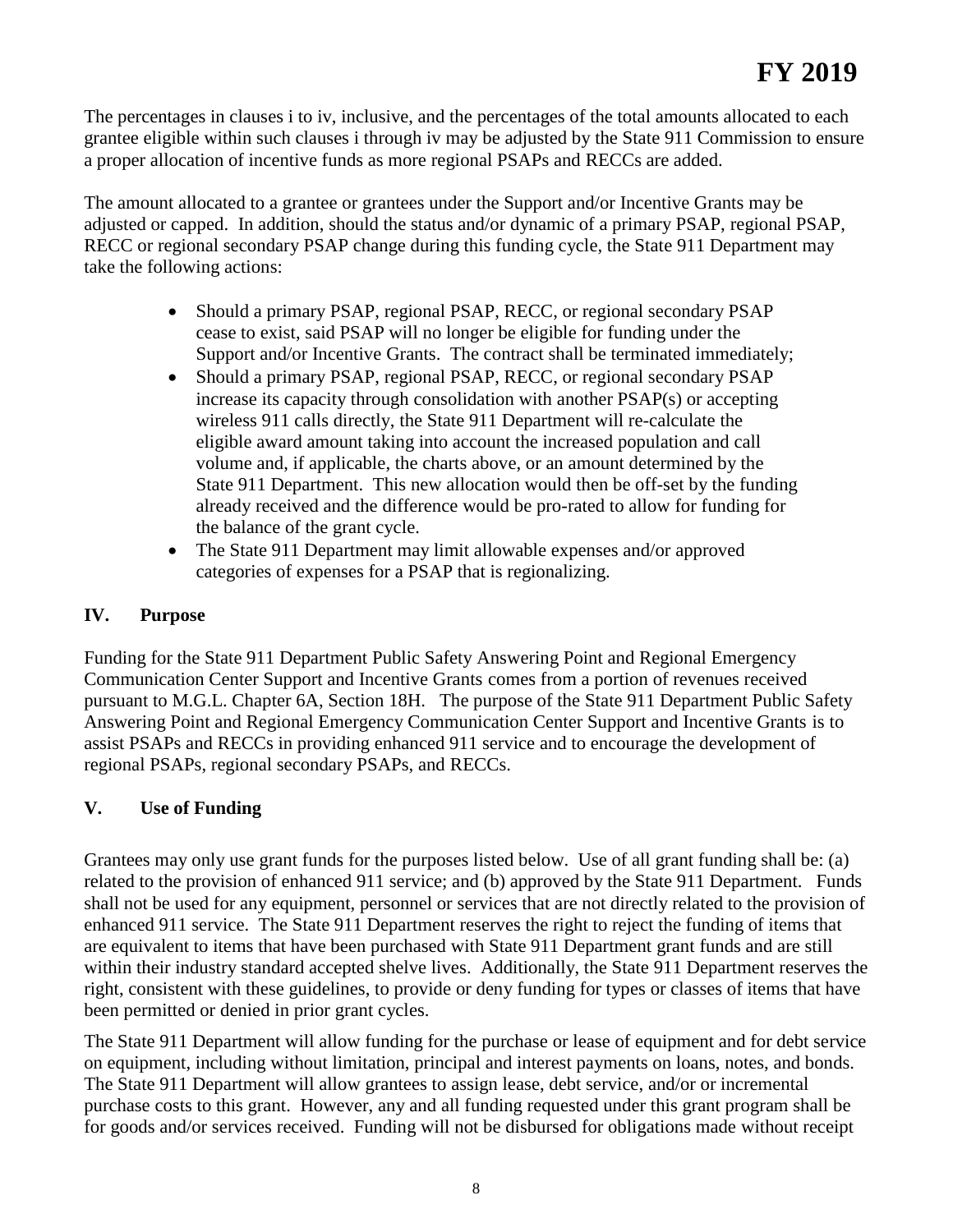of goods/services. The State 911 Department makes no guarantee of funding from year to year and does not assume any obligation, as guarantor or otherwise, under any purchase, lease, or debt instrument.

#### **Allowable Expenses**

Unless otherwise noted, primary PSAPs, regional PSAPs, regional secondary PSAPs, and RECCs shall be eligible to receive reimbursement of allowable expenses related to the categories below. Primary PSAPs, regional PSAPs, and RECCs who transfer 911 calls to a secondary PSAP or when 911 calls are routed to a secondary PSAP on an alternative routing basis may be reimbursed for the allowable expenses of such secondary PSAP. Funding shall not be available for expenses of a ringing PSAP or a limited secondary PSAP, except where such limited secondary PSAP is the certified emergency medical dispatch resource for the PSAP.

**A.Enhanced 911 Telecommunicator Personnel Costs** – to defray the costs of salary for enhanced 911 telecommunicator personnel, including enhanced 911 telecommunicators who are emergency communications dispatchers or supervisors. In order to be eligible for such funding, a grantee shall show that the personnel costs to be reimbursed: (1) cover only personnel who are trained and certified as an enhanced 911 telecommunicator in accordance with the requirements of the State 911 Department, or are in the process of obtaining such certification, in accordance with the requirements of the State 911 Department; and (2) except as otherwise approved by the State 911 Department, are solely for hours in which such personnel are working in the capacity of an enhanced 911 telecommunicator as their primary job function. Reimbursement may be allowed for straight time costs for on the job training for new telecommunicators who are in the process of obtaining certification as an enhanced 911 telecommunicator, in accordance with the requirements of the State 911 Department. Reimbursement for personnel costs related to training may be allowed only for training courses that have been approved by the State 911 Department under the Fiscal Year 2019 State 911 Department Training Grant, or with the prior written approval of the State 911 Department. Reimbursement for personnel costs for individuals who have other primary job duties not directly related to enhanced 911 service, such as firefighters or police officers who may occasionally be assigned PSAP enhanced 911 telecommunicator duty, may be allowed only for the documented hours in which the employee is acting primarily in the capacity of an enhanced 911 telecommunicator. For example, if a police officer or firefighter is assigned to work as an enhanced 911 telecommunicator 1 day a week, funding from these grants may only be used to cover the portion of such firefighter or police officer's salary for the 1 day a week that he or she is assigned to enhanced 911 telecommunicator duty. Funding awarded through these grants shall be assigned to specific identified personnel, and the funding shall be applied to the personnel costs associated with such specific identified personnel.

All wage reimbursements authorized under this Program shall be allocated by the grantee in adherence with applicable collective bargaining agreements. However, the State 911 Department is not bound by or required to adhere to grantee collective bargaining agreements when determining allocations or reimbursements.

Certified enhanced 911 telecommunicators for whom reimbursement requests are submitted shall be identified on the Personnel Costs form contained in the Application Package. A PSAP may add a certified enhanced 911 telecommunicator following the award of the grant by submitting a request to 911DeptGrants@mass.gov. Said request shall contain the information noted on the Personnel Costs form contained in the Application Package and shall provide documentation of the required certifications received from attendance at courses hosted by an entity other than the State 911 Department. The State 911 Department will review the request and advise, in writing, whether or not the request has been approved.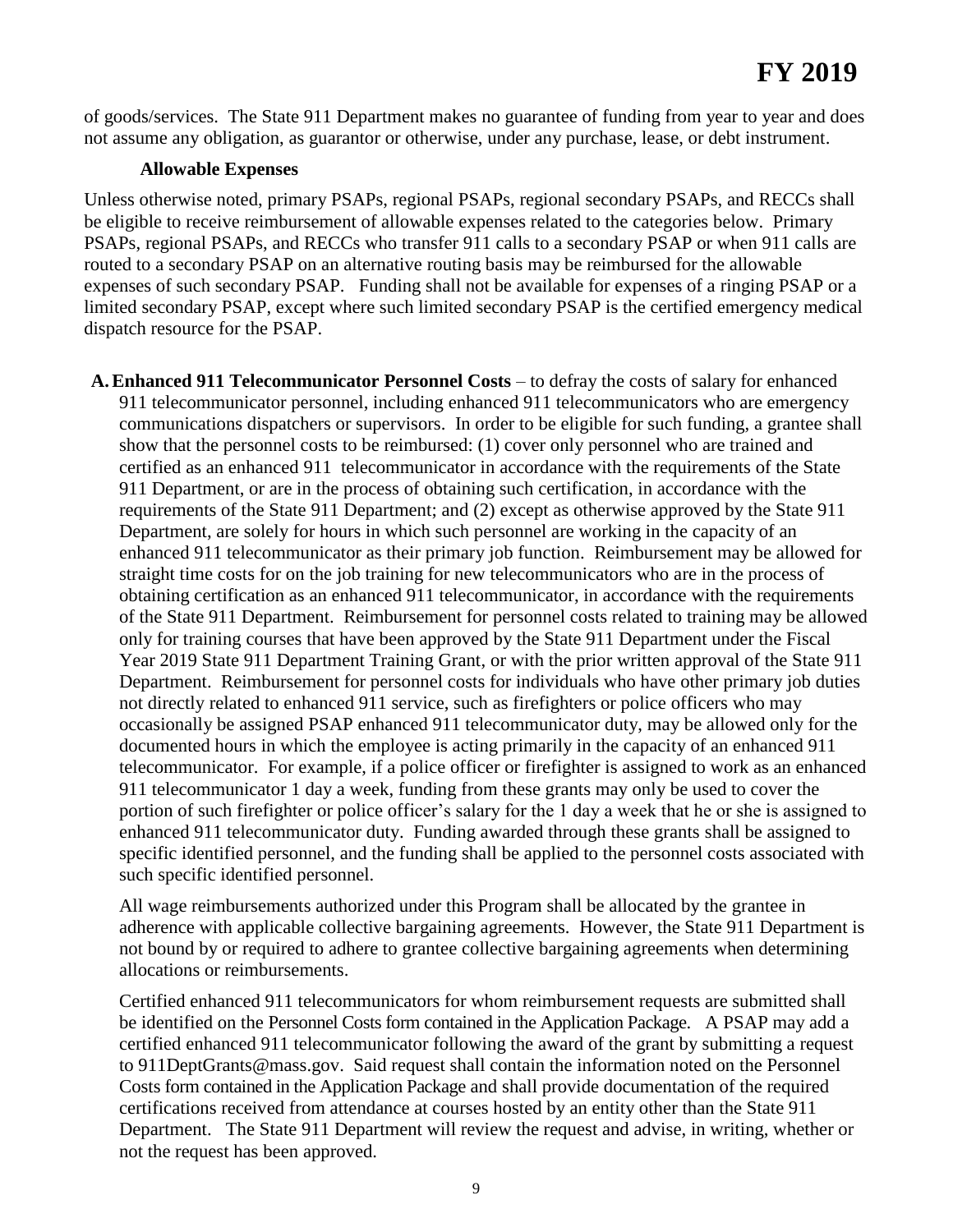- **B. Heat, Ventilation, Air Conditioning and Other Environmental Control Equipment –** to defray costs associated with the acquisition and maintenance of heat, ventilation and air-conditioning equipment and other environmental control equipment. Such funds may only be used to purchase, install, replace, maintain, operate and/or upgrade such equipment used in the physical space used for the provision of enhanced 911 service.
- **C. Computer-aided Dispatch Systems –** to defray costs associated with the purchase, installation, replacement, maintenance and/or upgrade of CAD hardware and software used by emergency communication dispatchers, call takers, and 911 operators in primary PSAPs, regional PSAPs, regional secondary PSAPs, and RECCs to initiate public safety calls for service and dispatch, and to maintain the status of responding resources in the field. Funds may be used for mobile devices that are linked to a CAD system. Primary PSAPs may not use funding for records management systems, whether or not part of a CAD system. Regional PSAPs and RECCs may apply for funding for records management systems.
- **D. Radio Consoles** to defray costs associated with the purchase, installation, replacement, maintenance, and/or upgrade of radio consoles to be used at primary PSAPs, regional PSAPs, regional secondary PSAPs, and RECCs. Such funds may only be used to purchase, install, replace, maintain, and/or upgrade such radio consoles used in the physical space used for the provision of enhanced 911 service. All radio consoles shall comply with EOPSS Statewide Interoperability Emergency Committee ("SIEC") special conditions, as may be amended from time to time. The State 911 Department will submit requests for such funding to the SIEC and/or the Statewide Interoperability Coordinator ("SWIC") for review and confirmation that the requested item(s) comply with the SIEC special conditions. The SIEC special conditions are available at: <http://www.mass.gov/eopss/docs/ogr/homesec/sd-siec-specialconditionsradiofrequenciesdec09.pdf>

Questions relating to the SIEC special conditions should be directed to the SWIC. You may e-mail the SWIC at [MA.SWIC@mass.gov.](mailto:MA.SWIC@mass.gov)

- **E.** Console Furniture and Dispatcher Chairs to defray costs associated with the purchase, installation, replacement, maintenance, and/or upgrade of console furniture and dispatcher chairs necessary for enhanced 911 telecommunicators working at primary PSAPs, regional PSAPs, regional secondary PSAPs, and RECCs to perform their jobs effectively and in an ergonomically appropriate manner. Such funds may only be used to purchase, install, replace, maintain, and/or upgrade such console furniture and dispatcher chairs, including shelving, storage cabinets, and rotary resource files, used in the physical space used for the provision of enhanced 911 service.
- **F. Fire Alarm Receiving and Alerting Equipment Associated with Providing Enhanced 911 Service**– to defray costs associated with the purchase, installation, replacement, maintenance, and/or update of fire alarm receiving and alerting equipment used at primary PSAPs, regional PSAPs, regional secondary PSAPs, and RECCs. Funding may be used to purchase, install, replace, maintain, and/or update systems used by such PSAPs to alert remote station personnel of emergency responses, including hardware and components installed within remote station locations. Funding for street or structure based cable or radio fire alarm boxes and related hardware is not permitted.

## **G**. **Other Equipment and Related Maintenance Associated with Providing**

**Enhanced 911 Service** – to defray costs associated with the purchase, installation, replacement, and/or maintenance of other equipment used in the physical space used for the provision of enhanced 911 service, except as otherwise approved by the State 911 Department, based on supporting documentation that the physical space used for the provision of enhanced 911 service is inadequate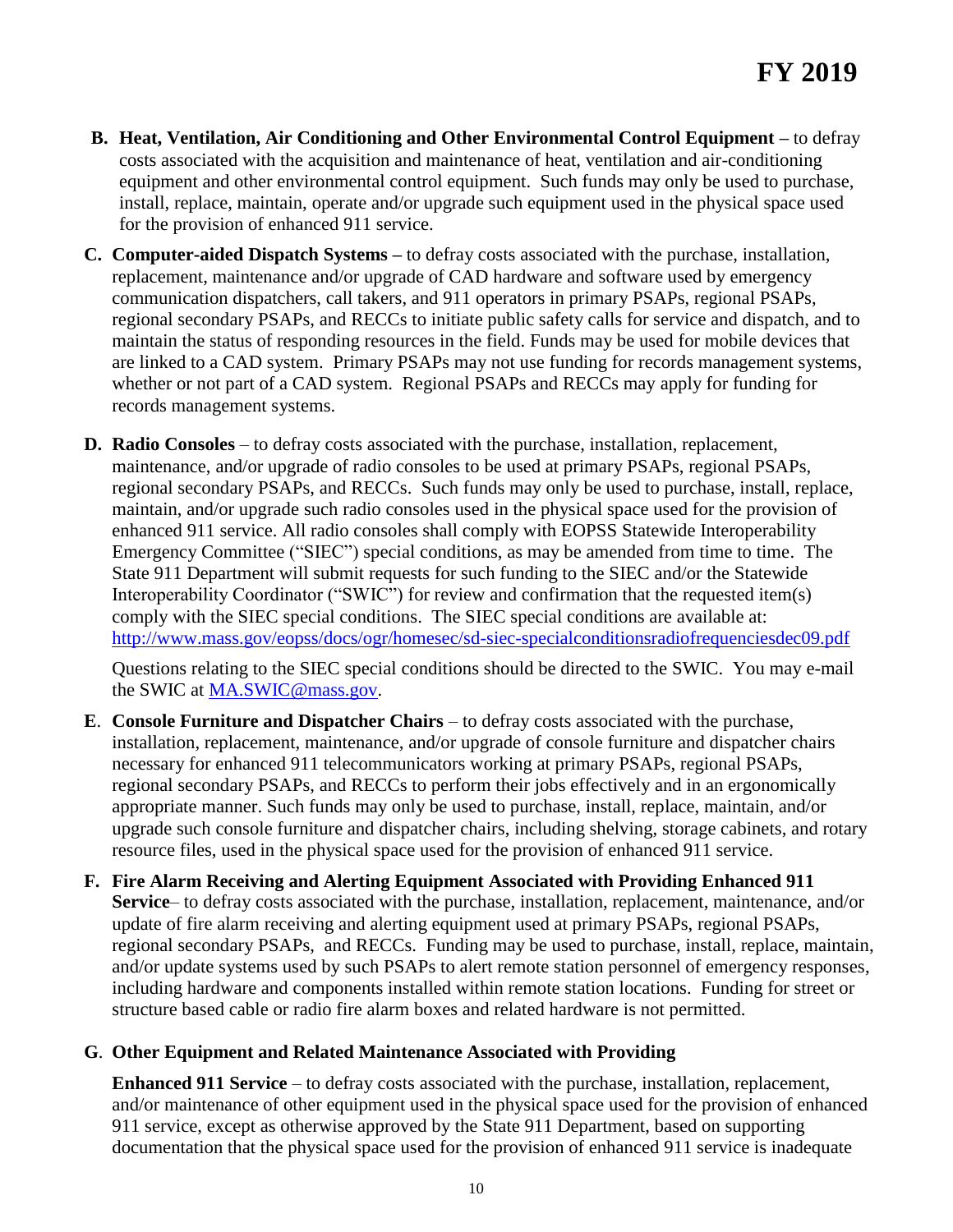to house the equipment, or except as otherwise approved by the State 911 Department based on supporting documentation. Funding may be used for, but is not limited to: support technology (such as printers, headsets, and call recorders); supplies (such as disc and printer cartridges); hardware and support costs (excluding monthly recurring telephone service costs) for telephones; acoustic wall and/or ceiling coverings; ESD-resistant flooring; lighting; and security equipment used for securing access to the PSAP to prevent entry by the public or unauthorized personnel.

## **H**. **Regional PSAPs and RECCs ONLY:**

**Public Safety Radio Systems –** to defray costs associated with the acquisition and maintenance of radio systems (including circuit costs for connectivity) used for police, fire, emergency medical services, and/or emergency management communications. All radio systems shall comply with EOPSS Statewide Interoperability Emergency Committee ("SIEC") special conditions, as may be amended from time to time. The State 911 Department will submit requests for such funding to the SIEC and/or the Statewide Interoperability Coordinator ("SWIC") for review and confirmation that the requested item(s) comply with the SIEC special conditions. The SIEC special conditions are available at: [http://www.mass.gov/eopss/docs/ogr/homesec/sd-siec](http://www.mass.gov/eopss/docs/ogr/homesec/sd-siec-specialconditionsradiofrequenciesdec09.pdf)[specialconditionsradiofrequenciesdec09.pdf.](http://www.mass.gov/eopss/docs/ogr/homesec/sd-siec-specialconditionsradiofrequenciesdec09.pdf)

Questions relating to the SIEC guidelines should be directed to the SWIC. Send email to [MA.SWIC@mass.gov.](mailto:MA.SWIC@mass.gov)

Only Regional PSAPs and RECCs are eligible for funding in this category.

## **I**. **Regional Secondary PSAPs ONLY:**

**Regional Secondary PSAP 911 Customer Premises Equipment Maintenance** – to defray costs associated with maintaining PSAP 911 customer premises equipment. ONLY regional secondary PSAPs are eligible for funding in this category.

(The Department assumes the responsibility of all costs for maintenance of CPE at all primary PSAPs and regional PSAPs and RECCs). Note: Regional Secondary PSAPs are eligible for the purchase, installation and/or upgrade of CPE equipment under the State 911 Department Regional PSAP and Regional Secondary PSAP and RECC Development Grant.

## **All goods and services SHALL be received on or before June 30, 2019 to be eligible for reimbursement under the Fiscal Year 2019 State 911 Department Public Safety Answering Point and Regional Emergency Communication Center Support and Incentive Grants.**

**The State 911 Department may grant an extension, not to exceed ninety (90) days from the end of the contract period, for the receipt of goods and services after June 30, 2019 if the grantee demonstrates to the satisfaction of the State 911 Department that the goods and services will not be received on or before June 30, 2019 solely as the result of the vendor's inability to deliver such goods and services, through no fault of the grantee, on or before June 30, 2019. Any request for an extension shall be made on or before March 29, 2019 and shall be supported by appropriate documentation. Failure to request an extension on or before March 29, 2019 may result in denial of said request and denial of reimbursement for any and all costs associated with goods/services not received on or before June 30, 2019.**

All technology or telecommunications related goods or services must be compliant with applicable laws, rules, regulations, and standards. Grantees shall specify that they have referenced [https://www.mass.gov/it-accessibility,](https://www.mass.gov/it-accessibility) [https://www.access-board.gov/,](https://www.access-board.gov/) the Massachusetts Architectural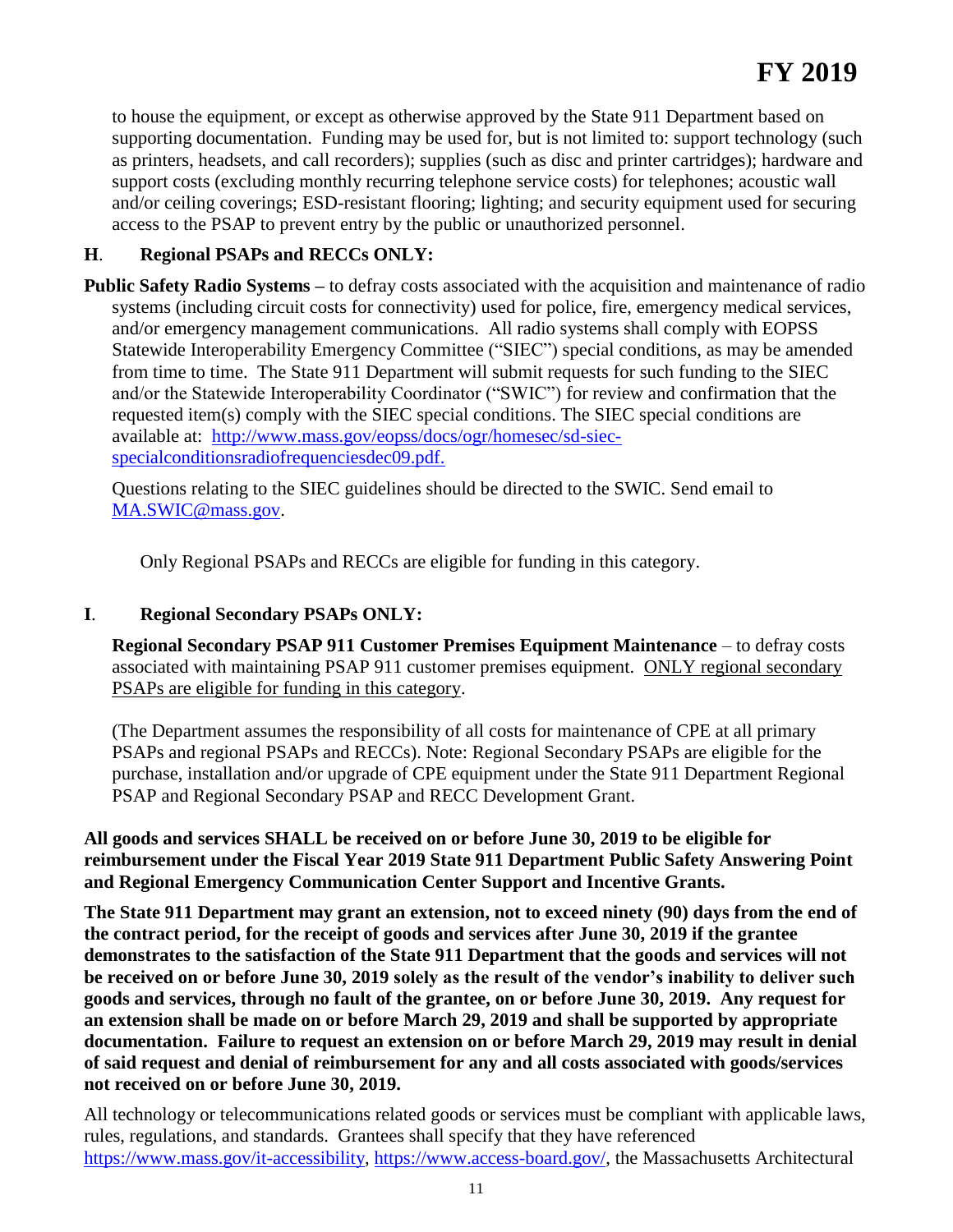Access Board regulations at [https://www.mass.gov/orgs/architectural-access-board,](https://www.mass.gov/orgs/architectural-access-board) and the Massachusetts Office on Disability standards and best practices at [https://www.mass.gov/disability](https://www.mass.gov/disability-rights-resources)[rights-resources](https://www.mass.gov/disability-rights-resources) to determine what laws, rules, and standards apply and what efforts they have made to ensure specific compliance therewith. Failure to make adequate ascertains of compliance will result in denial of funding for the requested goods or services.

## **VI. Application Process**

All applicants shall submit to the State 911 Department one (1) original, including budget worksheet and detail narrative, supporting documentation, a fully executed Commonwealth of Massachusetts Contract Authorized Signatory Listing, including notary page(s) and completion of the highlighted areas of the Commonwealth's Standard Contract Form signed by an authorized signatory for the grant.

In addition, regional PSAPs and RECCs shall submit, with their grant application, a copy of the current fiscal year and previous fiscal year's detailed Departmental budget supporting the applicant and an organizational chart that clearly defines all positions. Other applicants shall provide this information upon request. Regional PSAPs and RECCs shall also provide a current inter-municipal agreement, district agreement, joint service agreement, service exchange agreement, or other equivalent formal, binding contract ("IMA"). Submissions must be detailed by line item showing all operational costs, including salaries and related overtime in support of running the operations. All funding sources, including 911 funds, must be included in this submission.

### Budget Worksheet and Detail Narrative:

- Use the worksheet provided to summarize the amounts planned to be spent in each category.
- Use the narrative section to explain, in detail, the basis of the funding in each category. Be as specific as possible and include quotes, brand names and model numbers where applicable and available. For example, if the grantee has \$1,000.00 in the "furniture, chairs" column, the grantee shall justify the computation of that budget item in the narrative such as "4 Acme model EZ dispatch chairs at \$250.00 per chair."

## **PLEASE DO NOT SUBMIT BLANK PAGES FOR WHICH NO FUNDING IS REQUESTED.**

## **THE APPLICATION SHALL NOT BE DOUBLE SIDED.**

## **All applications must be signed and submitted by an authorized signatory of the applicant.**

All applications shall be mailed or hand-delivered to the address below. No applications will be accepted via fax or email. Original signatures are required.

## **State 911 Department 151 Campanelli Drive, Suite A Middleborough, MA 02346**

### **ALL GRANT APPLICATIONS MUST BE RECEIVED BY THE STATE 911 DEPARTMENT NO LATER THAN 5:00 P.M. ON FRIDAY, FEBRUARY 1, 2019.**

The State 911 Department reserves the right, in its sole discretion, to extend the application deadline.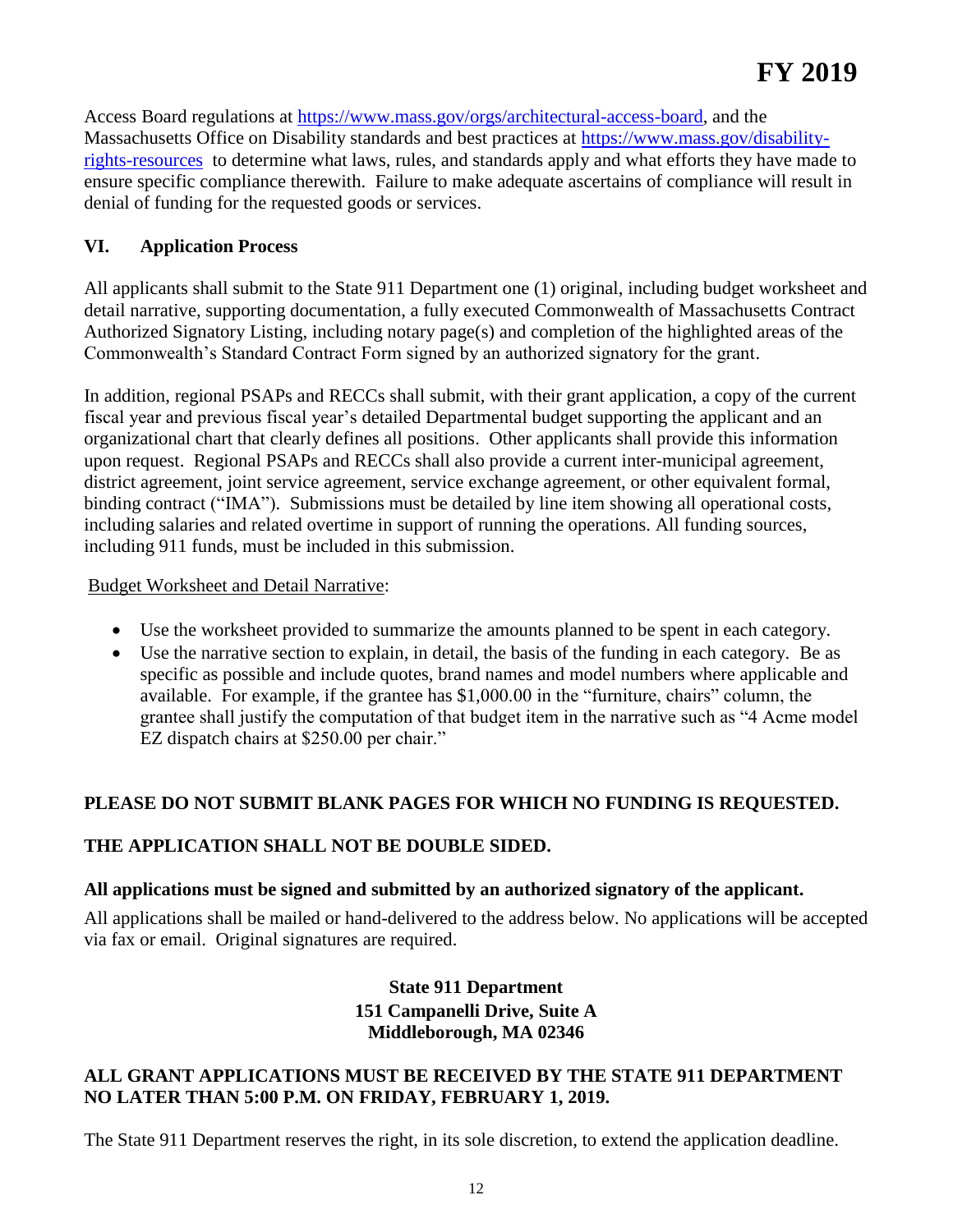### **VII. Grant Review and Selection Process**

The State 911 Department staff will review all applications and make selection recommendations to the Executive Director or his designee. The State 911 Department staff will use its best efforts to review grant applications and to take the following action within fifteen (15) business days of receipt of the grant application: 1) request additional information from the applicant in the event that the grant application is not complete; 2) recommend approval of the grant; or 3) recommend denial of the grant, in part or in its entirety. If the State 911 Department staff determines, based upon its review of the grant application, that the grant application is not complete, the State 911 Department will notify the applicant by telephone and/or e-mail of the need to provide additional information and will notify the applicant that such additional information shall be provided to the State 911 Department staff in order to complete the application. If the applicant fails to provide the requested information necessary to complete the application, the State 911 Department may consider the application closed and return the application to the applicant. If the application is closed and returned to the applicant, the applicant may resubmit the application, in which case the application will be considered a new application, and the review period will begin again.

Any denial of a grant application, in whole or in part, may be appealed to the Executive Director, or his designee, with supporting documentation. The Executive Director will use his best efforts to respond to the appeal within five (5) business days. All decisions of the Executive Director are final.

The State 911 Department reserves the right, in its sole discretion, to modify or extend any of the above timelines.

Adherence to the conditions detailed within the grant application package and other factors will be considered. These factors include:

- o A reasonable, properly completed budget and application;
- o Applicant's adherence to filing requirements of the PSAP/RECC Annual Certification of Compliance; and
- o Applicant's adherence to grant guidelines and reporting requirements.

#### **VIII. Grant Funding Process**

Upon completion of the grant review process, the State 911 Department will enter into contracts with approved applicants. As of the effective date of the contract, the grantee can incur costs and seek reimbursement from the State 911 Department, provided that all award conditions have been satisfied.

In addition:

 Grantees are expected to provide MassGIS with the following information: 1) updated standardized parcel mapping that includes a current MassGIS extract from the assessor's database or, if the maps were not updated in the prior calendar year, a standardized extract from the assessor's database current as of January 1 of the calendar year of the grant application; and 2) timely notification of all new or changed addresses or notice that there have been no new or changed addresses. At a minimum, MassGIS shall be notified twice a year by the addressing authority of all new or changed addresses, or if there are no changes in the community. Regional PSAPs and RECCs are also expected to make reasonable efforts by communicating to their member municipalities that they must provide MassGIS with such information.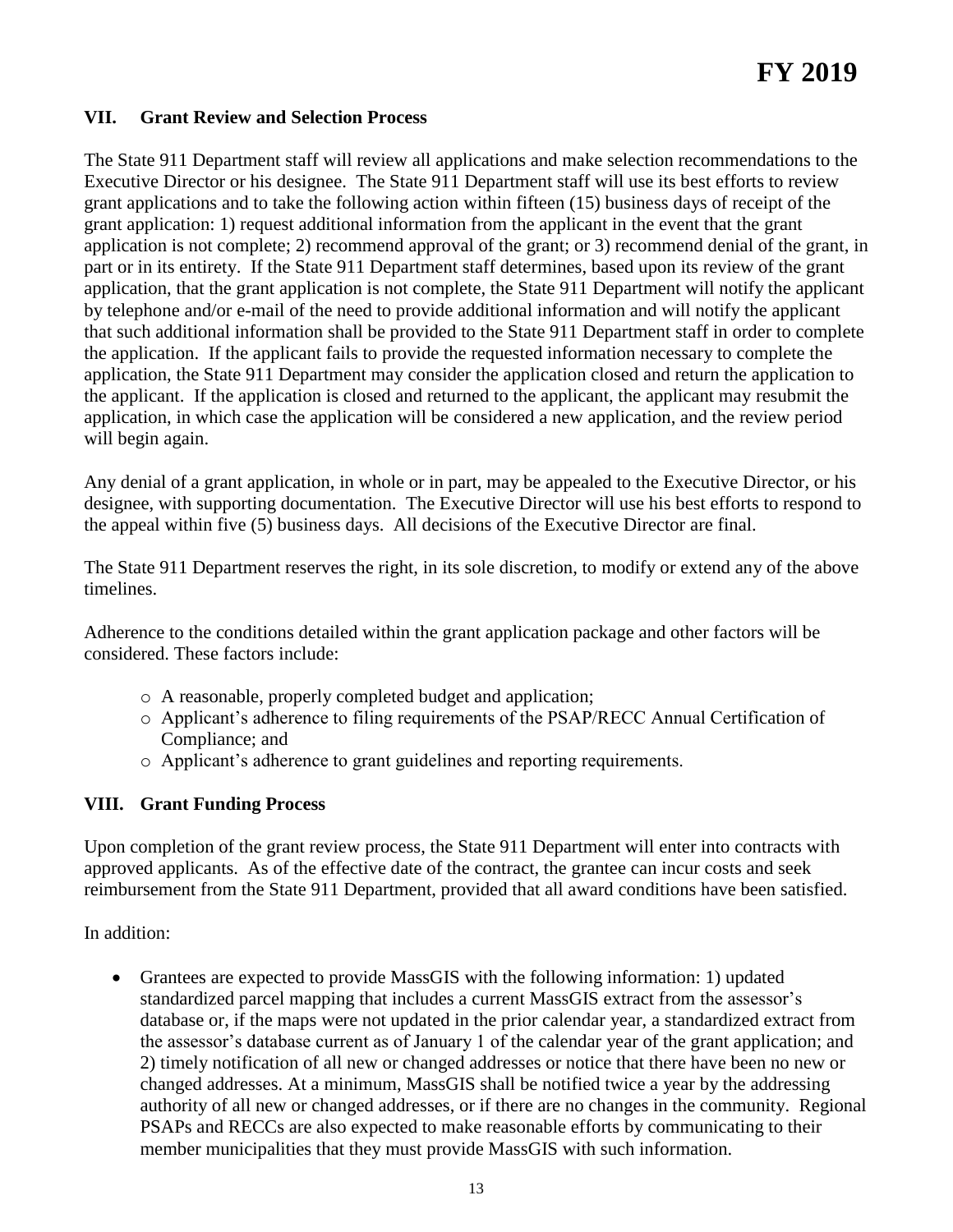- Please note that funding under the State 911 Department Support and Incentive Grant shall not be awarded until the Grantee has received the State 911 Department's written approval of the Grantee's PSAP/RECC Annual Certification of Compliance Form.
- The State 911 Department will not reimburse for costs incurred prior to the effective date of the contract, except as requested by the applicant and approved by the State 911 Department, or as otherwise noted herein.
- All funding is subject to the availability of funds.
- Grantees shall maintain and retain accounting and other records of Program-related information as required by applicable state and local laws and regulations and are subject to examination, audit, and inspection by the State 911 Department and/or any other local, state, or federal agency that has appropriate jurisdictional authority.
- The State 911 Department reserves the right to withhold future grant funding and/or disqualify grantee from participating in future grant awards if any grant funds received by grantee are not properly accounted for, and/or if grantee fails to meet reporting requirements, including without limitation, reporting and/or certification requirements set forth in regulations and/or standards established by the State 911 Department.
- Should a Grantee withdraw from a regional project (through dissolution, termination, or amendment of the IMA, or otherwise), the State 911 Department reserves its rights to seek reimbursement (including from non-Grantees) of any and all grant funding disbursed to the Grantee.
- All goods and services shall be received on or before June 30, 2019, except as otherwise expressly noted herein.
- Any funding received for which goods and or services are not received on or before June 30, 2019 shall be promptly returned to the State 911 Department, unless otherwise approved by the State 911 Department.
- Funding of reimbursement requests received more than two (2) months after the close of the fiscal year under which costs were incurred cannot be guaranteed.
- Disposal of Equipment Purchased with Grant Funding: Grantees may replace and/or dispose of equipment purchased with funds under the State 911 Department grant programs only if such equipment has reached the end of its useful life, in accordance with the manufacturer's warranty or industry expected useful life, whichever is longer. Disposal shall be incompliance with municipal guidelines, and equipment may be transferred to public entities for public municipal purposes only.

## **Budget Modifications**

After contract execution, the grantee is permitted to reallocate not more than 25% of the total award amount between **approved** categories of use set forth in Section V. "Use of Funding" above for **approved items** without requesting prior approval from the State 911 Department. For example, if a PSAP is awarded a \$10,000 contract to fund \$5,000 in personnel costs (category A) and \$5,000 for dispatcher chairs (category E) and determines that reimbursement of additional personnel costs is warranted, it may reallocate \$2,500 (25% of the award) from category E to category A without receiving approval from the State 911 Department. The PSAP's new budget becomes \$7,500 for category A and \$2,500 for category E.

A grantee shall be permitted to reallocate funding through a budget modification when:

1) reallocation is between previously approved budget categories and approved items but exceeds 25% of the total contract award;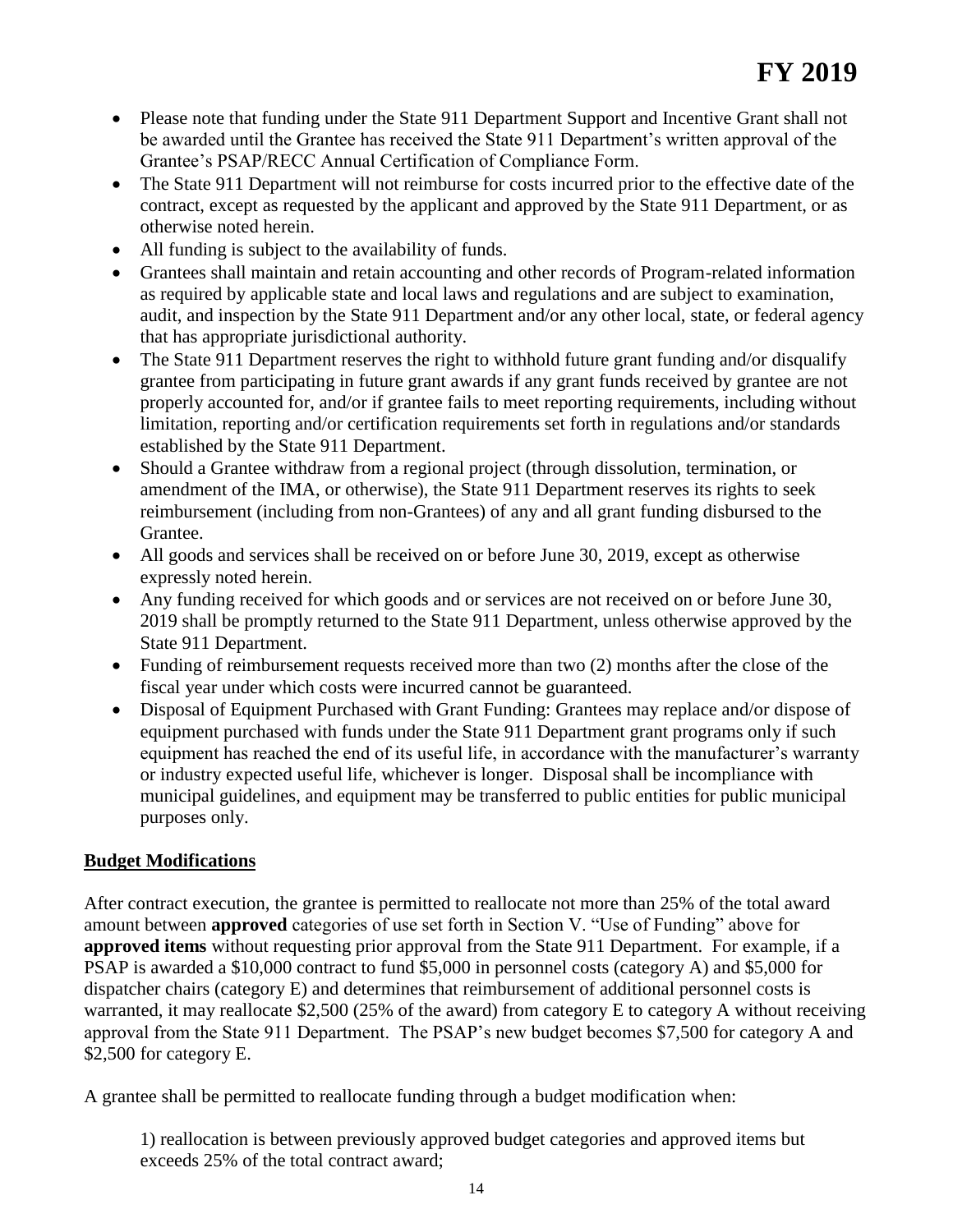2) reallocation is for an item or quantity not previously approved that falls within a previously approved budget category; or

3) reallocation falls within a budget category not previously requested in the initial grant application.

Such budget modifications shall be subject to the prior written approval of the State 911 Department, and such approval shall be sought and obtained PRIOR to implementation of such reallocation or new budget items/expenses**.** 

Budget modification forms can be found at [www.mass.gov/e911.](http://www.mass.gov/e911) This form should be completed, signed by an authorized signatory and forwarded along with a brief narrative explaining the requested changes. Budget modifications along with requested narrative and quotes (if applicable) SHALL be mailed to:

## **State 911 Department 151 Campanelli Drive, Suite A Middleborough, MA 02346**

Although the State 911 Department will endeavor to provide authorization or denial of authorization to the PSAP within ten (10) business days of the request, failure of the State 911 Department to respond within such ten (10) business days does not confer authorization. No authorization for reimbursement will be made without the prior express written approval of the State 911 Department.

## **Grantees are strongly encouraged to submit final, year-end budget modification requests on or before March 29, 2019.**

The State 911 Department reserves the right, in its sole discretion, to modify or extend any of the above timelines.

## **Reimbursement Process**

## **A. Reimbursement for Expenses Incurred**

After contract execution, the grantee can incur costs and seek reimbursement from the Department. Approval of reimbursement at the time of contract execution is conditional on the reasonableness of the request and adequacy of documentation at the time funds are to be disbursed.

**Reimbursement requests should be submitted to the Department within thirty (30) days of the**  date on which the cost is incurred. Failure to submit requests within the noted timeframe may result in a delay of the funding process as detailed above. Reimbursement requests must include expenditure and activity reports as well as supporting documentation, including but not limited to, copies of receipts, proof of payment and/or payroll records. All reimbursement requests shall be submitted within two (2) months of the contract end date. PSAPs are advised the Department is unable to guarantee funding for reimbursement requests received more than two (2) months after the close of the fiscal year under which costs were incurred.

For personnel costs, proof of payment shall include the individual name, pay period, pay date, rate of pay, number of hours paid and the total amount paid. As an example, the supporting documentation may be a copy of the payroll register/report from the city or town or copies of pay advices for the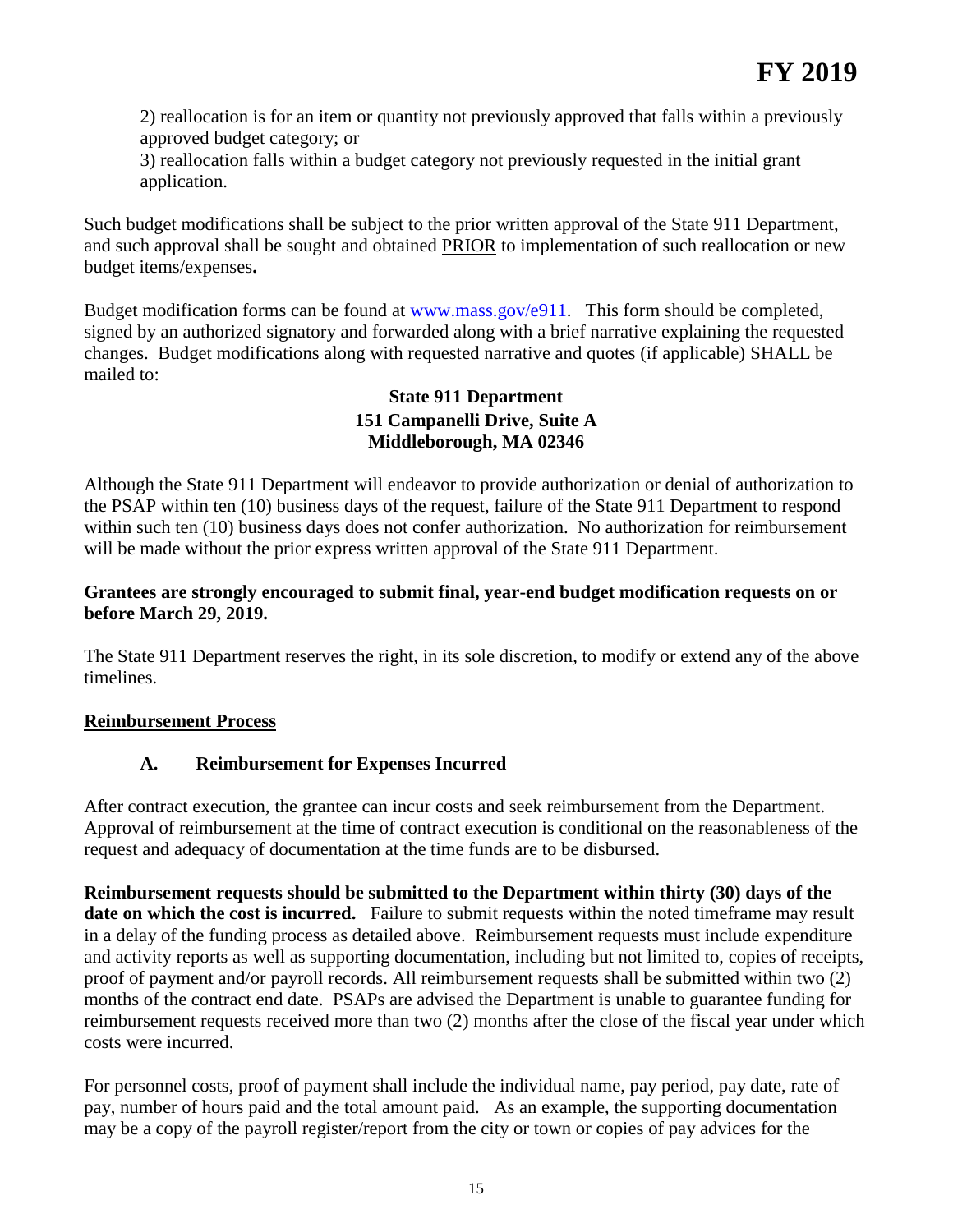employee. Please note the payroll register/report does not need to segregate the "grant" costs, it simply needs to show payment to the individual for at least the amount of the requested reimbursement.

For vendor payments, proof of payment shall include the check/electronic funds transfer ("eft") number, the date of payment, the vendor name, and the amount of payment. As an example, the supporting documentation may be a copy of the check, cancelled check, check warrant report or a general ledger report. If the amount of the check is greater than the amount being requested, a breakdown of the payment should be provided to properly support the costs being requested.

All State 911 Department Program reimbursement forms will be made available at [www.mass.gov/e911](http://www.mass.gov/e911). Reimbursement forms must be signed by an authorized signatory and submitted to the Department by mail. Electronic signatures or fax copies of these forms will not be accepted. Failure to comply with reporting requirements may result in non-reimbursement of funds or suspension of a grant award.

Please be sure to notify your Municipal Treasurer's/Finance Office as all payments will be issued to that office.

## **B. Release of Funding to Grantees for Anticipated Expenditures**

The Department recognizes that grantees may have budget limitations that do not permit them to make significant purchases or commit to personnel-related funding without adequate funds already in place. Therefore, the Department may disburse grant funds for anticipated expenditures as detailed below.

- Equipment/Services: Upon request of the grantee, anticipated expenditures may qualify for a disbursement of grant funds when: (1) the good/service is an approved budget item; (2) the good/service complies with all applicable purchasing policy, procedures, and regulations; (3) the good/service has been received/rendered; and (4) a valid invoice from the vendor documenting receipt of the goods/services is produced. Documentation, including but not limited to, bid documents (where applicable), product information, shipping documents and additional pertinent and available information will be required prior to release of funds. Additional documentation, including but not limited to, proof of payment and other pertinent and available documentation shall be submitted to the State 911 Department within fifteen (15) days of issuance of payment by the grantee to the vendor. The State 911 Department reserves the right to withhold and/or reduce future disbursements to a grantee who fails to comply with reporting requirements.
- Personnel: Funds may be disbursed, upon request of the grantee, to support anticipated new enhanced 911 telecommunicator personnel salary costs. Please see above Section V "Use of Funding" subsection A "Enhanced 911 telecommunicator personnel costs" for a detailed explanation of how grant funds may be used to support personnel costs. An initial disbursement equivalent to two months of salary costs may be made to the grantee. Personnel costs must be reconciled with the State 911 Department on a monthly basis. All subsequent disbursements will be made monthly in the amount of costs reconciled by the grantee. Pertinent and available documentation, including but not limited to, job postings, offer of employment, and scheduled start date, will be required prior to disbursement of any funds. Additional documentation, including but not limited to, detailed specific payroll records and other pertinent and available documentation shall be submitted monthly to the Department that provides proof that the disbursed funds were used to support the personnel costs as requested.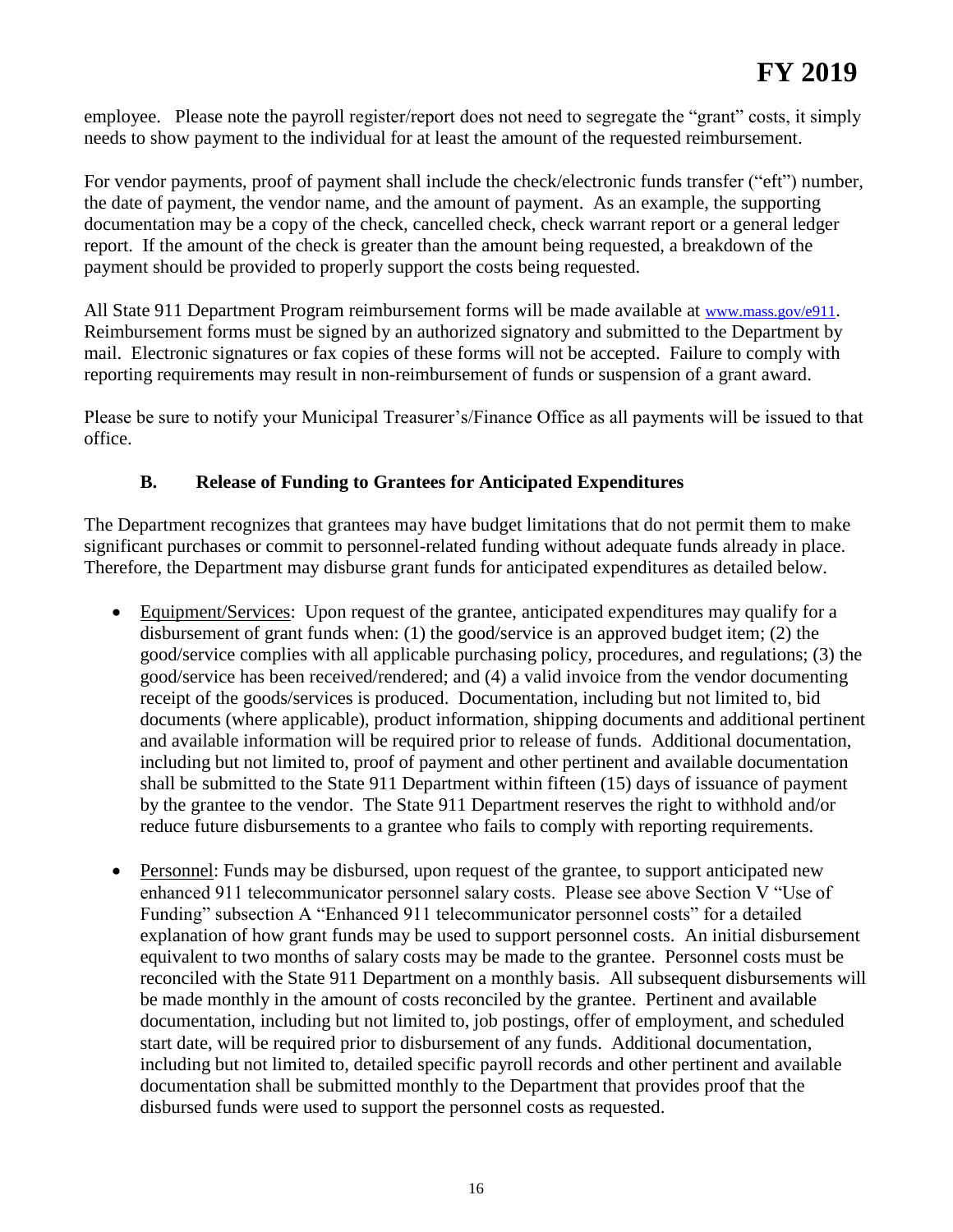State Agencies: In compliance with Massachusetts finance law and regulations, funds may be disbursed upon execution of an intergovernmental service agreement ("ISA") for state agencies hosting a PSAP. In addition to the process referenced above, state agencies shall submit, as part of the application, a semi-annual breakdown of expenses. The State 911 Department will execute semi-annual ISAs with state agencies to ensure compliance with the Comptroller's directives. The State 911 Department will process ISAs with state agencies to ensure compliance with the Comptroller's directives. State agencies shall be required to submit the same level of documentation as detailed in Section VIII "Grant Funding Process" subsection A "Reimbursement for Expenses Incurred." State agencies shall submit all required documentation within thirty (30) days of the end of each semi-annual period. Failure to submit documentation in compliance with these grant guidelines may result in suspension or cancellation of the ISA and/or delays in future funding. Expenses identified by the State 911 Department as ineligible under this grant shall be removed from the child account within ten (10) business days of receipt of notification of ineligible expenses.

The State 911 Department staff will review all reimbursement requests and make selection recommendations to the Executive Director or his designee. The State 911 Department staff will make its best efforts to review reimbursement requests and take action within thirty (30) business days of receipt of the reimbursement request.

The State 911 will provide a letter of explanation with all reimbursement requests that are returned to a grantee. The State 911 Department will also notify, via e-mail, the authorized signatory(ies) for a grantee of all payments processed. In the event that a payment is processed for an amount less that that requested, the reason(s) for such reduction will be noted on the reimbursement forms that will be provided with the payment notification.

Any denial of a reimbursement request, in whole or in part, may be appealed to the Executive Director, or his designee, with supporting documentation. The Executive Director will use his best efforts to respond to the appeal within five (5) business days. All decisions of the Executive Director for reimbursement requests under the State 911 Department Support and Incentive Grant are final.

The State 911 Department reserves the right, in its sole discretion, to modify or extend any of the above timelines.

## **IX. Assistance**

## **The Fiscal Year 2019 PSAP and RECC Support and Incentive Grants Application Package is available on the State 911 Department website at [www.mass.gov/e911.](http://www.mass.gov/e911)**

A sample application form is posted on the State 911 Department website at [www.mass.gov/e911.](http://www.mass.gov/e911)

For assistance please contact Cindy Reynolds, the State 911 Grants Specialist at 508-821-7299 or 911DeptGrants@mass.gov.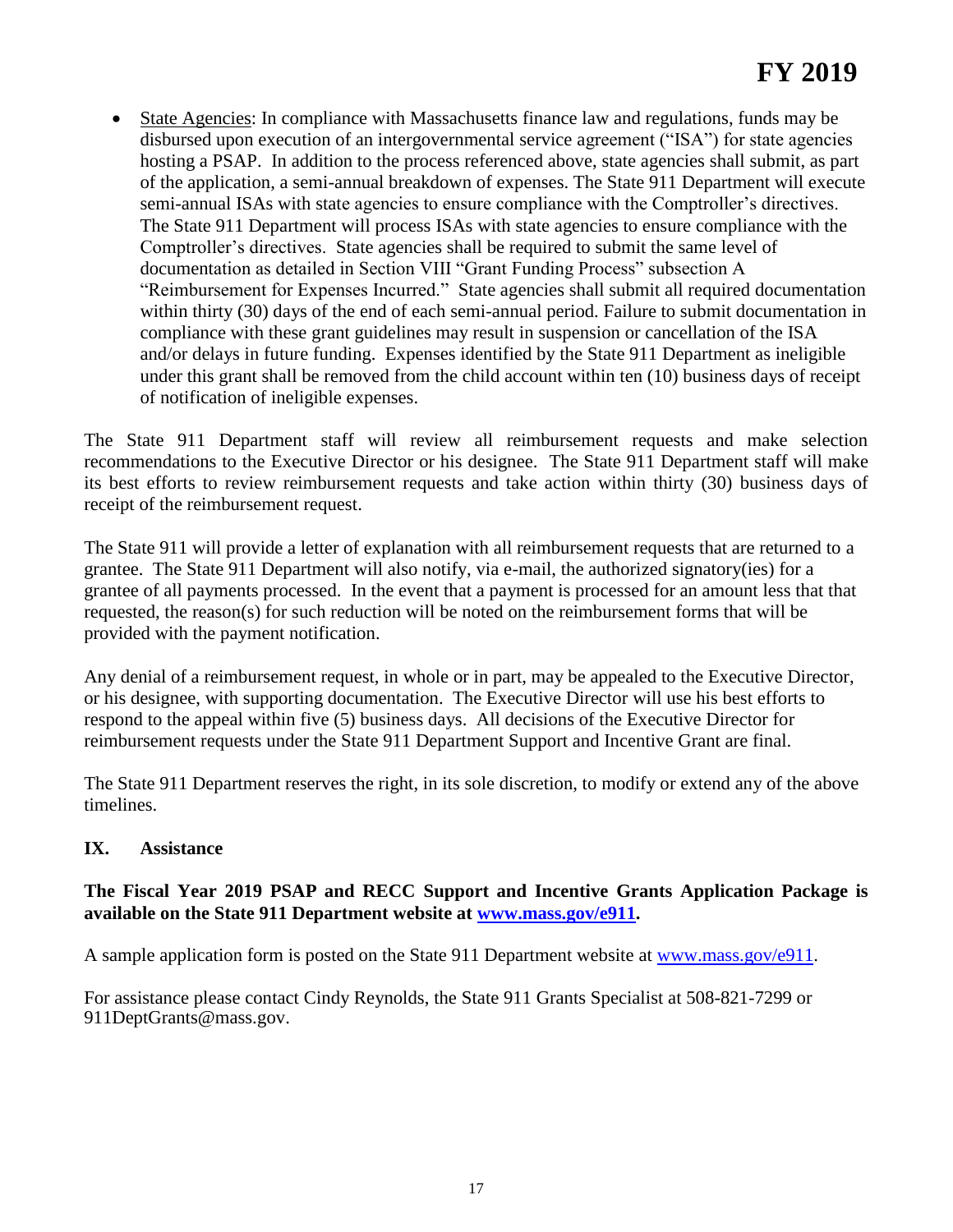For additional assistance, please refer to the following State 911 Department contact list:

| <b>Name</b>       | <b>Resource</b>                                                               | <b>Contact</b><br><b>Number</b> | <b>E-Mail</b>              |
|-------------------|-------------------------------------------------------------------------------|---------------------------------|----------------------------|
| Cindy Reynolds    | Questions regarding<br>application process, budget<br>modifications           | 508-821-7299                    | 911DeptGrants@mass.gov     |
| Michelle Hallahan | Questions regarding<br>eligibility and process for<br>reimbursements          | 508-821-7216                    | Michelle.Hallahan@mass.gov |
|                   | Adding Enhanced 9-1-1<br>telecommunicators to a<br>grant after contract award |                                 | 911DeptGrants@mass.gov     |
| Karen Robitaille  | Grant Informational/Training<br><b>Sessions</b>                               | 508-821-7221                    | Karen.Robitaille@mass.gov  |

All applications shall be submitted to:

**State 911 Department 151 Campanelli Drive, Suite A Middleborough, MA 02346**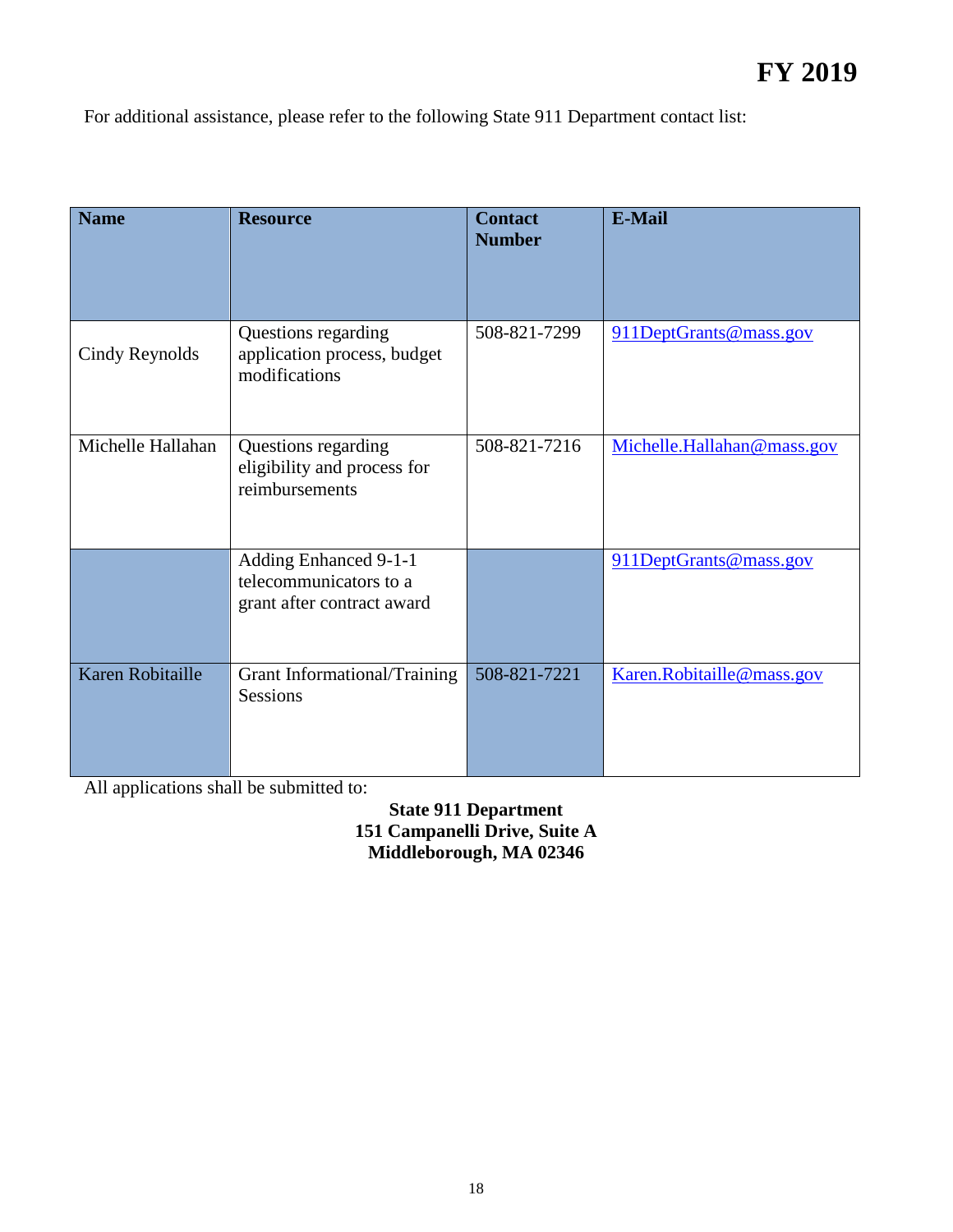## APPENDIX A: AWARD AMOUNTS BY PSAP

|                             | <b>Allocation</b> |                | <b>Wireless</b> |                |           |       |             |
|-----------------------------|-------------------|----------------|-----------------|----------------|-----------|-------|-------------|
| <b>PSAP</b>                 | <b>Amount</b>     | <b>Support</b> | <b>Direct</b>   | $\overline{2}$ | $3-9$     | $10+$ | <b>RECC</b> |
| <b>ABINGTON</b>             | \$37,651          | \$37,651       |                 |                |           |       |             |
| <b>ACTON</b>                | \$66,045          | \$53,545       | \$12,500        |                |           |       |             |
| <b>ACUSHNET</b>             | \$27,979          | \$27,979       |                 |                |           |       |             |
| <b>AGAWAM</b>               | \$70,999          | \$70,999       |                 |                |           |       |             |
| <b>AMHERST</b>              | \$84,023          | \$84,023       |                 |                |           |       |             |
| <b>ANDOVER</b>              | \$79,164          | \$79,164       |                 |                |           |       |             |
| <b>ARLINGTON</b>            | \$116,653         | \$91,653       | \$25,000        |                |           |       |             |
| <b>ASHBURNHAM</b>           | \$18,390          | \$18,390       |                 |                |           |       |             |
| <b>ASHBY</b>                | \$12,823          | \$12,823       |                 |                |           |       |             |
| <b>ASHLAND</b>              | \$31,876          | \$31,876       |                 |                |           |       |             |
| <b>ATTLEBORO</b>            | \$93,651          | \$93,651       |                 |                |           |       |             |
| <b>AUBURN</b>               | \$46,693          | \$46,693       |                 |                |           |       |             |
| <b>AVON</b>                 | \$18,957          | \$18,957       |                 |                |           |       |             |
| <b>AYER</b>                 | \$175,715         | \$39,803       |                 |                |           |       | \$135,912   |
| <b>BARNSTABLE (Town of)</b> | \$202,282         | \$177,282      | \$25,000        |                |           |       |             |
| <b>BARNSTABLE COUNTY</b>    | \$1,541,409       | \$684,866      | \$100,000       |                | \$756,543 |       |             |
| <b>BEDFORD</b>              | \$47,975          | \$35,475       | \$12,500        |                |           |       |             |
| <b>BELCHERTOWN</b>          | \$31,036          | \$31,036       |                 |                |           |       |             |
| <b>BELLINGHAM</b>           | \$39,448          | \$39,448       |                 |                |           |       |             |
| <b>BELMONT</b>              | \$55,540          | \$55,540       |                 |                |           |       |             |
| <b>BERKLEY</b>              | \$18,888          | \$18,888       |                 |                |           |       |             |
| <b>BERKSHIRE COUNTY</b>     | \$1,235,085       | \$407,429      | \$50,000        |                |           |       | \$777,656   |
| <b>BEVERLY</b>              | \$118,117         | \$93,117       | \$25,000        |                |           |       |             |
| <b>BILLERICA</b>            | \$82,238          | \$82,238       |                 |                |           |       |             |
| <b>BLACKSTONE</b>           | \$23,675          | \$23,675       |                 |                |           |       |             |
| <b>BOSTON</b>               | \$3,253,317       | \$3,253,317    |                 |                |           |       |             |
| <b>BOURNE</b>               | \$62,720          | \$50,220       | \$12,500        |                |           |       |             |
| <b>BOXBOROUGH</b>           | \$16,485          | \$16,485       |                 |                |           |       |             |
| <b>BOXFORD</b>              | \$23,745          | \$23,745       |                 |                |           |       |             |
| <b>BOYLSTON</b>             | \$15,110          | \$15,110       |                 |                |           |       |             |
| <b>BRAINTREE</b>            | \$88,219          | \$88,219       |                 |                |           |       |             |
| <b>BRIDGEWATER</b>          | \$78,914          | \$53,914       | \$25,000        |                |           |       |             |
| <b>BROCKTON</b>             | \$315,586         | \$315,586      |                 |                |           |       |             |
| <b>BROOKLINE</b>            | \$185,634         | \$135,634      | \$50,000        |                |           |       |             |
| <b>BURLINGTON</b>           | \$73,521          | \$61,021       | \$12,500        |                |           |       |             |
| <b>CAMBRIDGE</b>            | \$376,330         | \$301,330      | \$75,000        |                |           |       |             |
| <b>CANTON</b>               | \$49,483          | \$49,483       |                 |                |           |       |             |
| <b>CARLISLE</b>             | \$18,756          | \$18,756       |                 |                |           |       |             |
| <b>CARVER</b>               | \$44,496          | \$31,996       | \$12,500        |                |           |       |             |
| <b>CHARLTON</b>             | \$36,305          | \$36,305       |                 |                |           |       |             |
| <b>CHELMSFORD</b>           | \$77,902          | \$77,902       |                 |                |           |       |             |
| <b>CHELSEA</b>              | \$126,639         | \$126,639      |                 |                |           |       |             |
| <b>CHICOPEE</b>             | \$158,747         | \$158,747      |                 |                |           |       |             |
| <b>CLINTON</b>              | \$29,661          | \$29,661       |                 |                |           |       |             |
| <b>CONCORD</b>              | \$46,831          | \$46,831       |                 |                |           |       |             |
| <b>DALTON</b>               | \$127,939         | \$24,812       |                 |                |           |       | \$103,127   |
|                             |                   |                |                 |                |           |       |             |
| <b>DANVERS</b>              | \$69,914          | \$69,914       |                 |                |           |       |             |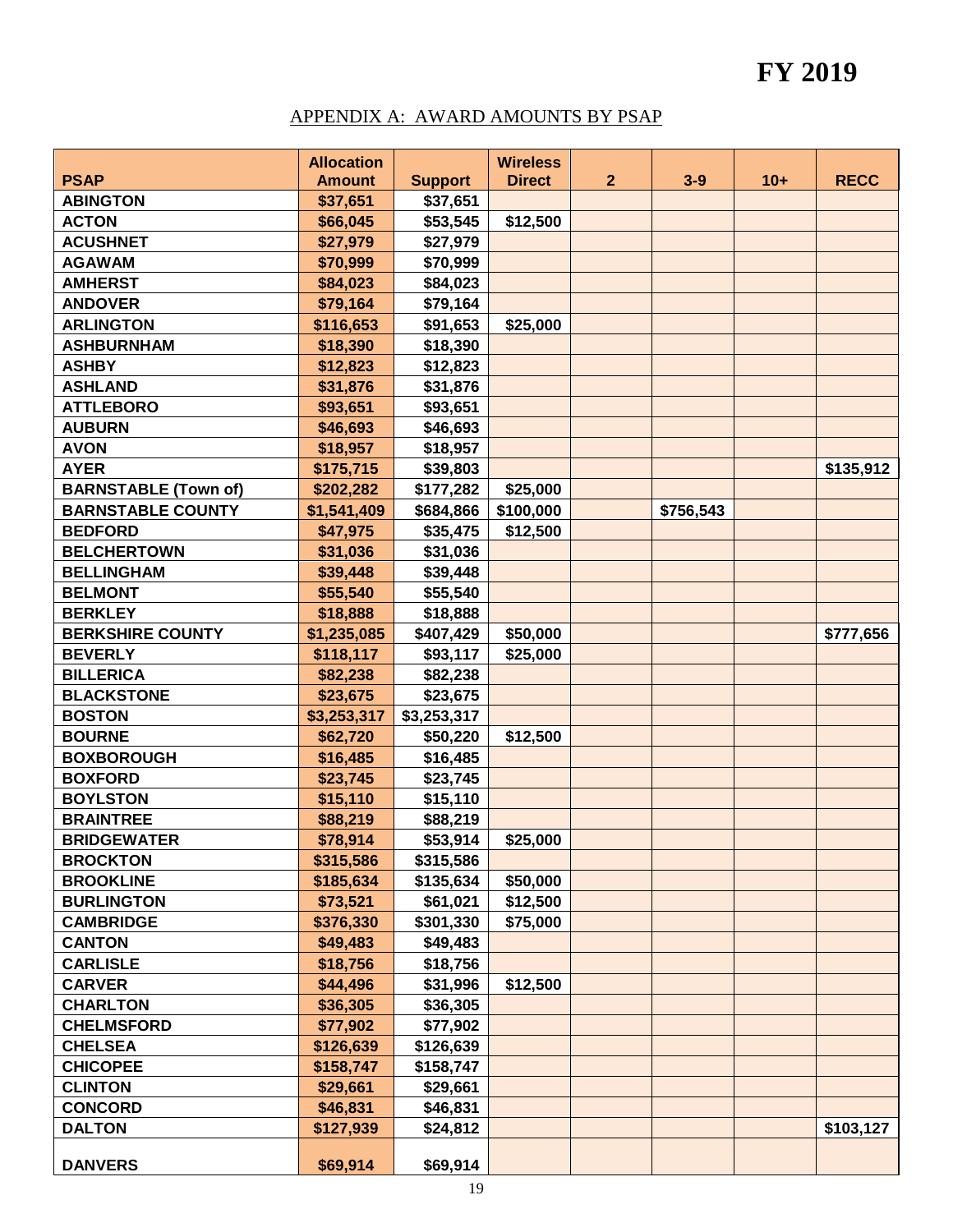|                           | <b>Allocation</b> |                | <b>Wireless</b> |                |         |       |             |
|---------------------------|-------------------|----------------|-----------------|----------------|---------|-------|-------------|
| <b>PSAP</b>               | <b>Amount</b>     | <b>Support</b> | <b>Direct</b>   | $\overline{2}$ | $3 - 9$ | $10+$ | <b>RECC</b> |
| <b>DARTMOUTH</b>          | \$112,925         | \$87,925       | \$25,000        |                |         |       |             |
| <b>DEDHAM</b>             | \$80,506          | \$68,006       | \$12,500        |                |         |       |             |
| <b>DENNIS</b>             | \$45,872          | \$45,872       |                 |                |         |       |             |
| <b>DIGHTON</b>            | \$20,677          | \$20,677       |                 |                |         |       |             |
| <b>DOUGLAS</b>            | \$22,184          | \$22,184       |                 |                |         |       |             |
| <b>DOVER</b>              | \$17,744          | \$17,744       |                 |                |         |       |             |
| <b>DRACUT</b>             | \$60,857          | \$60,857       |                 |                |         |       |             |
| <b>DUKES COUNTY</b>       | \$589,556         | \$146,306      |                 |                |         |       | \$443,251   |
| <b>DUXBURY RECC</b>       | \$407,120         | \$116,540      |                 |                |         |       | \$290,580   |
| <b>EAST BRIDGEWATER</b>   | \$43,419          | \$30,919       | \$12,500        |                |         |       |             |
| <b>EAST LONGMEADOW</b>    | \$43,586          | \$43,586       |                 |                |         |       |             |
| <b>EASTHAM</b>            | \$20,395          | \$20,395       |                 |                |         |       |             |
| <b>EASTHAMPTON</b>        | \$42,682          | \$42,682       |                 |                |         |       |             |
| <b>EASTON</b>             | \$49,687          | \$49,687       |                 |                |         |       |             |
| <b>ESSEX COUNTY RECC*</b> | \$4,241,241       | \$3,982,714    |                 |                |         |       | \$258,527   |
| <b>EVERETT</b>            | \$141,715         | \$116,715      | \$25,000        |                |         |       |             |
| <b>FAIRHAVEN</b>          | \$45,462          | \$45,462       |                 |                |         |       |             |
| <b>FALL RIVER</b>         | \$287,848         | \$287,848      |                 |                |         |       |             |
| <b>FITCHBURG</b>          | \$115,227         | \$115,227      |                 |                |         |       |             |
| <b>FOXBOROUGH</b>         | \$43,534          | \$43,534       |                 |                |         |       |             |
| <b>FRAMINGHAM</b>         | \$175,774         | \$175,774      |                 |                |         |       |             |
| <b>FRANKLIN</b>           | \$62,376          | \$62,376       |                 |                |         |       |             |
| <b>FREETOWN</b>           | \$27,926          | \$27,926       |                 |                |         |       |             |
| <b>GARDNER</b>            | \$48,939          | \$48,939       |                 |                |         |       |             |
| <b>GEORGETOWN</b>         | \$21,734          | \$21,734       |                 |                |         |       |             |
| <b>GLOUCESTER</b>         | \$61,795          | \$61,795       |                 |                |         |       |             |
| <b>GRAFTON</b>            | \$42,658          | \$42,658       |                 |                |         |       |             |
| <b>GRANBY</b>             | \$32,093          | \$19,593       | \$12,500        |                |         |       |             |
| <b>GREAT BARRINGTON</b>   | \$31,633          | \$31,633       |                 |                |         |       |             |
| <b>GREENFIELD</b>         | \$67,107          | \$54,607       | \$12,500        |                |         |       |             |
| <b>GROTON</b>             | \$233,701         | \$26,176       |                 |                |         |       | \$207,525   |
| <b>GROVELAND</b>          | \$18,580          | \$18,580       |                 |                |         |       |             |
| <b>HADLEY</b>             | \$24,156          | \$24,156       |                 |                |         |       |             |
| <b>HAMILTON</b>           | \$15,001          | \$15,001       |                 |                |         |       |             |
| <b>HAMPDEN</b>            | \$16,037          | \$16,037       |                 |                |         |       |             |
| <b>HANOVER</b>            | \$49,660          | \$37,160       | \$12,500        |                |         |       |             |
| <b>HANSON</b>             | \$27,918          | \$27,918       |                 |                |         |       |             |
| <b>HAVERHILL</b>          | \$208,949         | \$158,949      | \$50,000        |                |         |       |             |
| <b>HOLLISTON</b>          | \$25,210          | \$25,210       |                 |                |         |       |             |
| <b>HOLYOKE</b>            | \$150,400         | \$150,400      |                 |                |         |       |             |
| <b>HOPKINTON</b>          | \$28,649          | \$28,649       |                 |                |         |       |             |
| <b>HUDSON</b>             | \$39,960          | \$39,960       |                 |                |         |       |             |
| <b>IPSWICH</b>            | \$34,312          | \$34,312       |                 |                |         |       |             |
| <b>KINGSTON</b>           | \$35,355          | \$35,355       |                 |                |         |       |             |
| <b>LAKEVILLE</b>          | \$28,304          | \$28,304       |                 |                |         |       |             |
| <b>LAWRENCE</b>           | \$243,636         | \$243,636      |                 |                |         |       |             |
| <b>LEOMINSTER</b>         | \$100,216         | \$100,216      |                 |                |         |       |             |
| <b>LEXINGTON</b>          | \$77,205          | \$77,205       |                 |                |         |       |             |
| <b>LINCOLN</b>            | \$21,078          | \$21,078       |                 |                |         |       |             |
| <b>LITTLETON</b>          | \$25,495          | \$25,495       |                 |                |         |       |             |
|                           |                   |                |                 |                |         |       |             |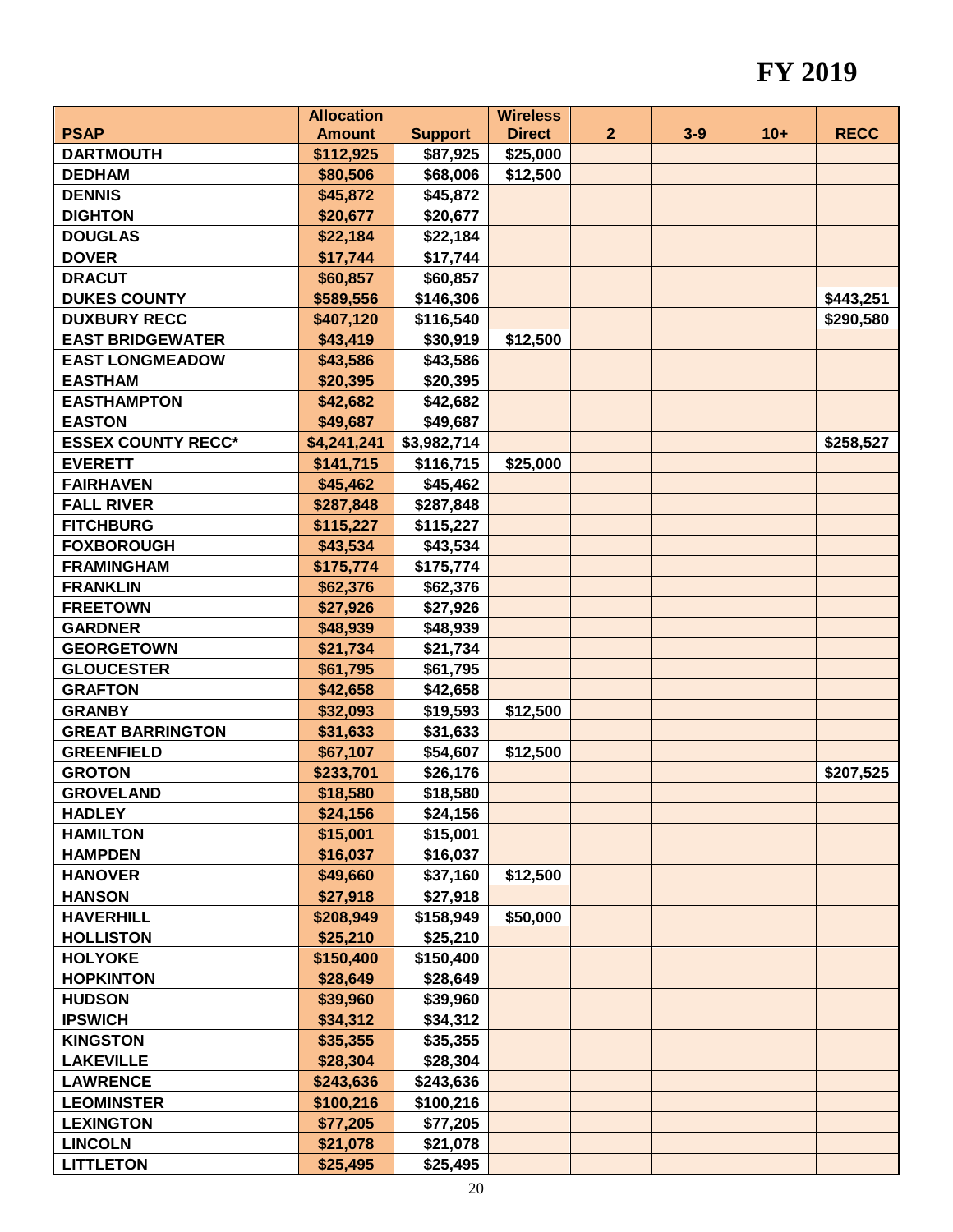|                           | <b>Allocation</b> |                | <b>Wireless</b> |              |           |       |             |
|---------------------------|-------------------|----------------|-----------------|--------------|-----------|-------|-------------|
| <b>PSAP</b>               | <b>Amount</b>     | <b>Support</b> | <b>Direct</b>   | $\mathbf{2}$ | $3-9$     | $10+$ | <b>RECC</b> |
| <b>LONGMEADOW</b>         | \$41,398          | \$41,398       |                 |              |           |       |             |
| <b>LOWELL</b>             | \$292,060         | \$292,060      |                 |              |           |       |             |
| <b>LUDLOW</b>             | \$48,151          | \$48,151       |                 |              |           |       |             |
| <b>LYNN</b>               | \$746,887         | \$304,081      | \$150,000       | \$292,806    |           |       |             |
| <b>LYNN REGIONAL</b>      |                   |                |                 |              |           |       |             |
| <b>SECONDARY</b>          | \$167,287         | \$167,287      |                 |              |           |       |             |
| <b>LYNNFIELD</b>          | \$30,986          | \$30,986       |                 |              |           |       |             |
| <b>MALDEN</b>             | \$195,332         | \$145,332      | \$50,000        |              |           |       |             |
| <b>MANCHESTER</b>         | \$23,374          | \$10,874       | \$12,500        |              |           |       |             |
| <b>MANSFIELD</b>          | \$53,611          | \$53,611       |                 |              |           |       |             |
| <b>MARBLEHEAD</b>         | \$60,599          | \$48,099       | \$12,500        |              |           |       |             |
| <b>MARION</b>             | \$17,559          | \$17,559       |                 |              |           |       |             |
| <b>MARLBOROUGH</b>        | \$99,805          | \$99,805       |                 |              |           |       |             |
| <b>MARSHFIELD</b>         | \$55,156          | \$55,156       |                 |              |           |       |             |
| <b>MATTAPOISETT</b>       | \$19,192          | \$19,192       |                 |              |           |       |             |
| <b>MAYNARD</b>            | \$19,939          | \$19,939       |                 |              |           |       |             |
| <b>MEDFIELD</b>           | \$29,345          | \$29,345       |                 |              |           |       |             |
| <b>MEDFORD</b>            | \$127,559         | \$127,559      |                 |              |           |       |             |
| <b>MEDWAY</b>             | \$30,194          | \$30,194       |                 |              |           |       |             |
| <b>MELROSE</b>            | \$56,187          | \$56,187       |                 |              |           |       |             |
| <b>MENDON</b>             | \$113,162         | \$18,456       |                 |              |           |       | \$94,706    |
| <b>MERRIMAC</b>           | \$18,471          | \$18,471       |                 |              |           |       |             |
| <b>METHUEN</b>            | \$109,611         | \$109,611      |                 |              |           |       |             |
| <b>METRO NORTH</b>        | \$940,832         | \$216,267      | \$100,000       |              |           |       | \$624,565   |
| <b>MIDDLEBORO</b>         | \$66,402          | \$53,902       | \$12,500        |              |           |       |             |
| <b>MILFORD</b>            | \$71,012          | \$71,012       |                 |              |           |       |             |
| <b>MILLBURY</b>           | \$37,056          | \$37,056       |                 |              |           |       |             |
| <b>MILLIS</b>             | \$21,889          | \$21,889       |                 |              |           |       |             |
| <b>MILTON</b>             | \$65,400          | \$65,400       |                 |              |           |       |             |
| <b>MONSON</b>             | \$24,160          | \$24,160       |                 |              |           |       |             |
| <b>MONTAGUE</b>           | \$21,792          | \$21,792       |                 |              |           |       |             |
| <b>NAHANT</b>             | \$13,580          | \$13,580       |                 |              |           |       |             |
| <b>NANTUCKET*</b>         | \$75,000          | \$75,000       |                 |              |           |       |             |
| <b>NASHOBA VALLEY RDD</b> | \$570,000         | \$111,237      | \$50,000        |              |           |       | \$408,763   |
| <b>NATICK</b>             | \$104,476         | \$79,476       | \$25,000        |              |           |       |             |
| <b>NEEDHAM</b>            | \$59,894          | \$59,894       |                 |              |           |       |             |
| <b>NEW BEDFORD</b>        | \$415,038         | \$365,038      | \$50,000        |              |           |       |             |
| <b>NEW BRAINTREE MSP</b>  | \$365,851         | \$59,591       |                 |              |           |       | \$306,260   |
| <b>NEWBURY</b>            | \$19,408          | \$19,408       |                 |              |           |       |             |
| <b>NEWBURYPORT</b>        | \$37,866          | \$37,866       |                 |              |           |       |             |
| <b>NEWTON</b>             | \$190,930         | \$190,930      |                 |              |           |       |             |
| <b>NORFOLK</b>            | \$26,938          | \$26,938       |                 |              |           |       |             |
| <b>NORFOLK COUNTY</b>     |                   |                |                 |              |           |       |             |
| <b>CONTROL</b>            | \$543,343         | \$132,225      | \$100,000       |              | \$311,118 |       |             |
| <b>NORTH ADAMS</b>        | \$278,775         | \$45,149       |                 |              |           |       | \$233,626   |
| <b>NORTH ANDOVER</b>      | \$68,716          | \$68,716       |                 |              |           |       |             |
| <b>NORTH ATTLEBOROUGH</b> | \$57,078          | \$57,078       |                 |              |           |       |             |
| <b>NORTH READING</b>      | \$30,203          | \$30,203       |                 |              |           |       |             |
| <b>NORTHAMPTON</b>        | \$94,022          | \$94,022       |                 |              |           |       |             |
| <b>NORTHBOROUGH</b>       | \$36,931          | \$36,931       |                 |              |           |       |             |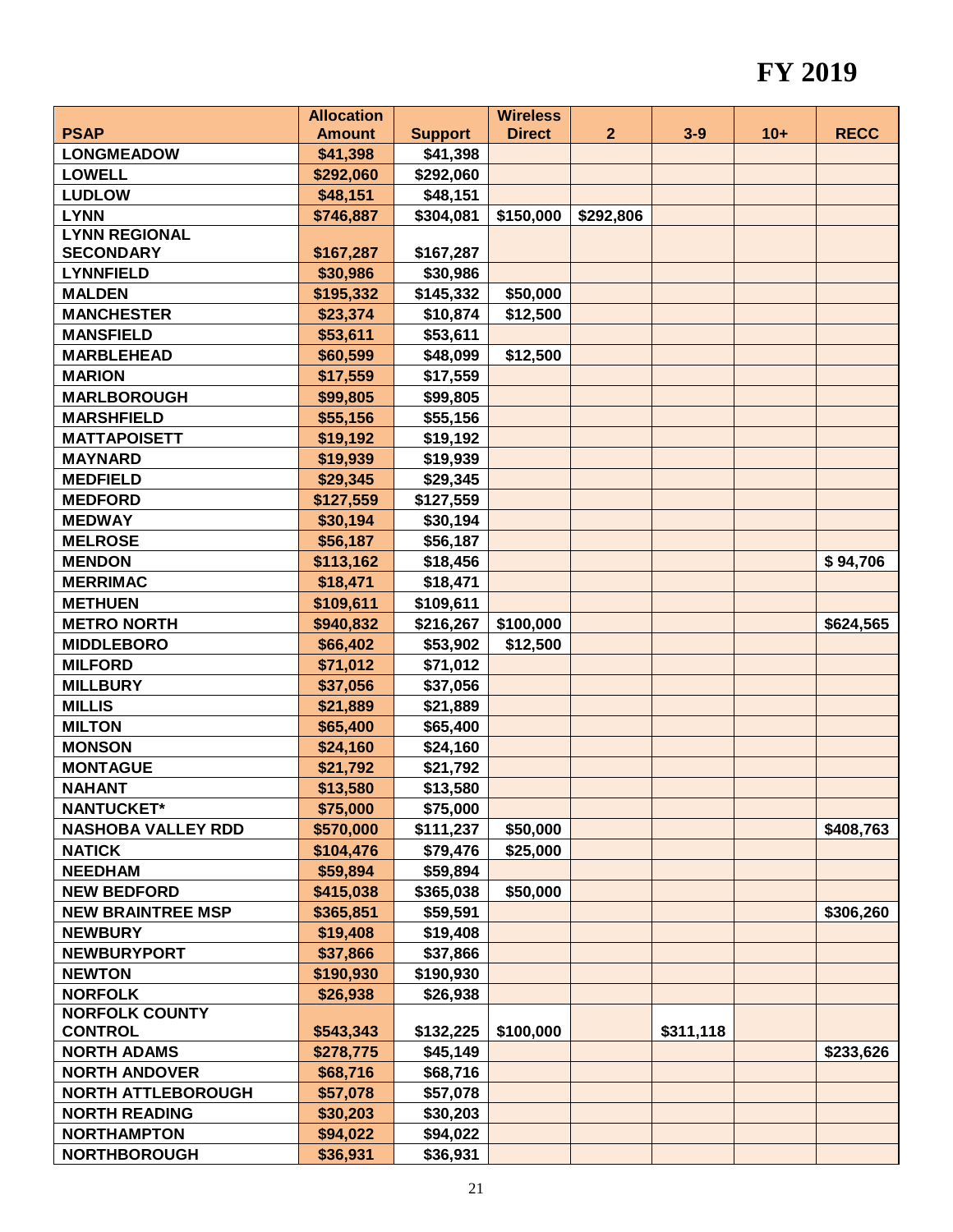|                            | <b>Allocation</b> |                | <b>Wireless</b> |                |         |           |             |
|----------------------------|-------------------|----------------|-----------------|----------------|---------|-----------|-------------|
| <b>PSAP</b>                | <b>Amount</b>     | <b>Support</b> | <b>Direct</b>   | $\overline{2}$ | $3 - 9$ | $10+$     | <b>RECC</b> |
| <b>NORTHBRIDGE</b>         | \$33,086          | \$33,086       |                 |                |         |           |             |
| <b>NORTON</b>              | \$43,618          | \$43,618       |                 |                |         |           |             |
| <b>NORWOOD</b>             | \$69,026          | \$69,026       |                 |                |         |           |             |
| <b>OXFORD</b>              | \$39,070          | \$39,070       |                 |                |         |           |             |
| <b>PALMER</b>              | \$37,776          | \$37,776       |                 |                |         |           |             |
| <b>PAXTON</b>              | \$16,395          | \$16,395       |                 |                |         |           |             |
| <b>PEABODY</b>             | \$118,478         | \$118,478      |                 |                |         |           |             |
| <b>PEMBROKE</b>            | \$38,704          | \$38,704       |                 |                |         |           |             |
| <b>PEPPERELL</b>           | \$27,764          | \$27,764       |                 |                |         |           |             |
| <b>PITTSFIELD</b>          | \$149,190         | \$149,190      |                 |                |         |           |             |
| <b>PLAINVILLE</b>          | \$24,595          | \$24,595       |                 |                |         |           |             |
| <b>PLYMOUTH</b>            | \$128,597         | \$128,597      |                 |                |         |           |             |
| <b>PROVINCETOWN</b>        | \$17,747          | \$17,747       |                 |                |         |           |             |
| <b>QUINCY</b>              | \$233,743         | \$233,743      |                 |                |         |           |             |
| <b>RANDOLPH</b>            | \$74,913          | \$74,913       |                 |                |         |           |             |
| <b>RAYNHAM</b>             | \$33,301          | \$33,301       |                 |                |         |           |             |
| <b>READING</b>             | \$55,578          | \$55,578       |                 |                |         |           |             |
| <b>REHOBOTH</b>            | \$28,699          | \$28,699       |                 |                |         |           |             |
| <b>ROCKPORT</b>            | \$21,688          | \$21,688       |                 |                |         |           |             |
| <b>ROWLEY</b>              | \$18,172          | \$18,172       |                 |                |         |           |             |
| <b>RUTLAND</b>             | \$299,892         | \$37,117       | \$25,000        |                |         |           | \$237,775   |
| <b>SALEM</b>               | \$114,507         | \$114,507      |                 |                |         |           |             |
| <b>SALISBURY</b>           | \$20,784          | \$20,784       |                 |                |         |           |             |
| <b>SANDWICH</b>            | \$58,614          | \$46,114       | \$12,500        |                |         |           |             |
| <b>SAUGUS</b>              | \$72,955          | \$72,955       |                 |                |         |           |             |
| <b>SCITUATE</b>            | \$36,076          | \$36,076       |                 |                |         |           |             |
| <b>SEEKONK</b>             | \$37,341          | \$37,341       |                 |                |         |           |             |
| <b>SHARON</b>              | \$34,559          | \$34,559       |                 |                |         |           |             |
| <b>SHELBURNE FALLS MSP</b> | \$691,454         | \$104,110      |                 |                |         | \$587,344 |             |
| <b>SHERBORN</b>            | \$16,634          | \$16,634       |                 |                |         |           |             |
| <b>SHREWSBURY</b>          | \$75,410          | \$75,410       |                 |                |         |           |             |
| <b>SOMERSET</b>            | \$45,601          | \$45,601       |                 |                |         |           |             |
| <b>SOMERVILLE</b>          | \$186,976         | \$186,976      |                 |                |         |           |             |
| <b>SOUTH HADLEY</b>        | \$44,582          | \$44,582       |                 |                |         |           |             |
| <b>SOUTH SHORE RECC</b>    | \$767,485         | \$120,882      | \$100,000       |                |         |           | \$546,603   |
| <b>SOUTH WORCESTER CTY</b> |                   |                |                 |                |         |           |             |
| <b>RECC</b>                | \$652,943         | \$100,387      | \$50,000        |                |         |           | \$502,556   |
| <b>SOUTHAMPTON</b>         | \$18,307          | \$18,307       |                 |                |         |           |             |
| <b>SOUTHBOROUGH</b>        | \$27,660          | \$27,660       |                 |                |         |           |             |
| <b>SOUTHBRIDGE</b>         | \$44,952          | \$44,952       |                 |                |         |           |             |
| <b>SOUTHWICK</b>           | \$28,148          | \$28,148       |                 |                |         |           |             |
| <b>SPENCER</b>             | \$48,780          | \$36,280       | \$12,500        |                |         |           |             |
| <b>SPRINGFIELD</b>         | \$663,262         | \$663,262      |                 |                |         |           |             |
| <b>STERLING</b>            | \$21,904          | \$21,904       |                 |                |         |           |             |
| <b>STONEHAM</b>            | \$52,920          | \$52,920       |                 |                |         |           |             |
| <b>STOUGHTON</b>           | \$62,902          | \$62,902       |                 |                |         |           |             |
| <b>STOW</b>                | \$19,189          | \$19,189       |                 |                |         |           |             |
| <b>STURBRIDGE</b>          | \$29,006          | \$29,006       |                 |                |         |           |             |
| <b>SUDBURY</b>             | \$35,370          | \$35,370       |                 |                |         |           |             |
| <b>SUTTON</b>              | \$23,896          | \$23,896       |                 |                |         |           |             |